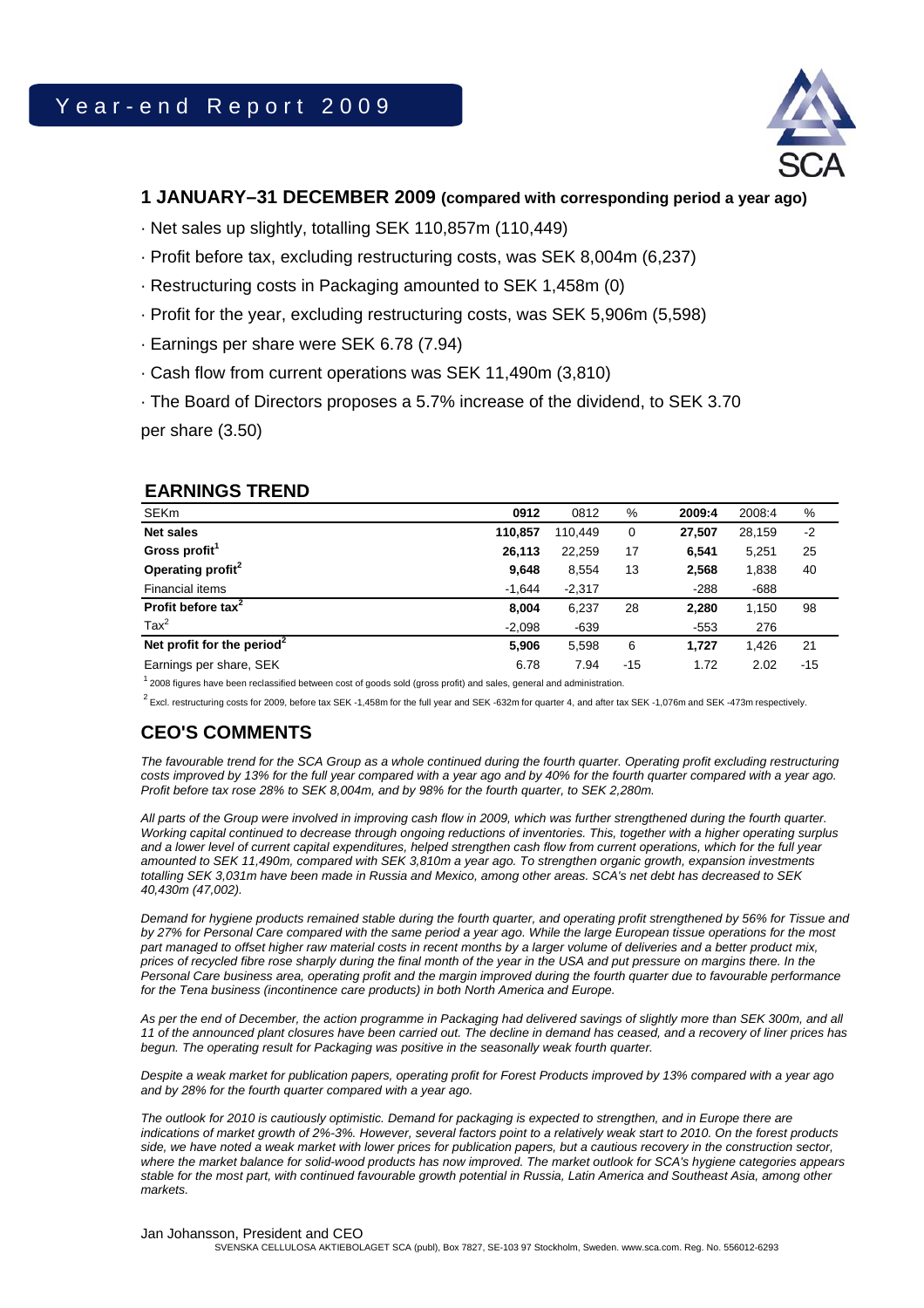



**SHARE OF OPERATING PROFIT**

# **EARNINGS TREND FOR THE GROUP**

| <b>SEKm</b>                                    | 0912      | 0812      | %  | 2009:4    | 2008:4    | %    |
|------------------------------------------------|-----------|-----------|----|-----------|-----------|------|
| <b>Net sales</b>                               | 110,857   | 110.449   | 0  | 27,507    | 28,159    | $-2$ |
| Cost of goods sold $1$                         | $-84.744$ | $-88,190$ |    | $-20.966$ | $-22,908$ |      |
| <b>Gross profit</b>                            | 26,113    | 22,259    | 17 | 6.541     | 5,251     | 25   |
| Sales, general and administration <sup>1</sup> | $-16,465$ | $-13,705$ |    | $-3,973$  | $-3,413$  |      |
| Operating profit <sup>2</sup>                  | 9,648     | 8,554     | 13 | 2,568     | 1,838     | 40   |
| Financial items                                | $-1.644$  | $-2,317$  |    | $-288$    | $-688$    |      |
| Profit before tax <sup>2</sup>                 | 8.004     | 6,237     | 28 | 2,280     | 1,150     | 98   |
| $\text{Tax}^2$                                 | $-2,098$  | $-639$    |    | $-553$    | 276       |      |
| Net profit for the period <sup>2</sup>         | 5,906     | 5.598     | 6  | 1.727     | 1.426     | 21   |

 $12008$  figures have been reclassified between cost of goods sold and sales, general and administration.

 $^2$  Excl. restructuring costs for 2009, before tax SEK -1,458m for the full year and SEK -632m for quarter 4, and after tax SEK -1,076m and SEK -473m respectively.

| Earnings per share, SEK - owners of the parent |        |        |       |        |        |       |
|------------------------------------------------|--------|--------|-------|--------|--------|-------|
| - after dilution effects                       | 6.78   | 7.94   | $-15$ | 1.72   | 2.02   | $-15$ |
| Margins (%)                                    |        |        |       |        |        |       |
| Gross margin <sup>1</sup>                      | 23.6   | 20.2   |       | 23.8   | 18.6   |       |
| Operating margin <sup>1</sup>                  | 8.7    | 7.7    |       | 9.3    | 6.5    |       |
| Financial net margin                           | $-1.5$ | $-2.1$ |       | $-1.0$ | $-2.4$ |       |
| Profit margin <sup>1</sup>                     | 7.2    | 5.6    |       | 8.3    | 4.1    |       |
| $\text{Tax}^1$                                 | $-1.9$ | $-0.6$ |       | $-2.0$ | 1.0    |       |
| Net margin <sup>1</sup>                        | 5.3    | 5.0    |       | 6.3    | 5.1    |       |
| <sup>1</sup> Excluding restructuring costs.    |        |        |       |        |        |       |

# **OPERATING PROFIT PER BUSINESS AREA**

| <b>SEKm</b>                            | 0912   | 0812   | %     | 2009:4 | 2008:4 | %  |
|----------------------------------------|--------|--------|-------|--------|--------|----|
| Personal Care                          | 3,235  | 2,912  | 11    | 901    | 712    | 27 |
| Tissue                                 | 3,946  | 2,375  | 66    | 965    | 619    | 56 |
| Packaging                              | 413    | 1,493  | $-72$ | 149    | 109    | 37 |
| <b>Forest Products</b>                 | 2,503  | 2,207  | 13    | 661    | 518    | 28 |
| - Publication papers                   | 1,253  | 402    | 212   | 251    | 150    | 67 |
| - Pulp, timber and solid-wood products | 1,250  | 1,805  | -31   | 410    | 368    | 11 |
| Other                                  | $-449$ | $-433$ |       | $-108$ | $-120$ |    |
| Total <sup>1</sup>                     | 9,648  | 8,554  | 13    | 2,568  | 1,838  | 40 |

<sup>1</sup> Excluding restructuring costs.

# **OPERATING CASH FLOW PER BUSINESS AREA**

| <b>SEKm</b>            | 0912   | 0812   | %     | 2009:4 | 2008:4 | %  |
|------------------------|--------|--------|-------|--------|--------|----|
| Personal Care          | 4,436  | 2,591  | 71    | 1.084  | 851    | 27 |
| Tissue                 | 5.979  | 2,434  | 146   | 1,256  | 778    | 61 |
| Packaging              | 864    | 1.267  | $-32$ | 451    | 334    | 35 |
| <b>Forest Products</b> | 3,305  | 1.697  | 95    | 861    | 700    | 23 |
| Other                  | $-451$ | $-176$ |       | $-214$ | 23     |    |
| <b>Total</b>           | 14,133 | 7,813  | 81    | 3,438  | 2,686  | 28 |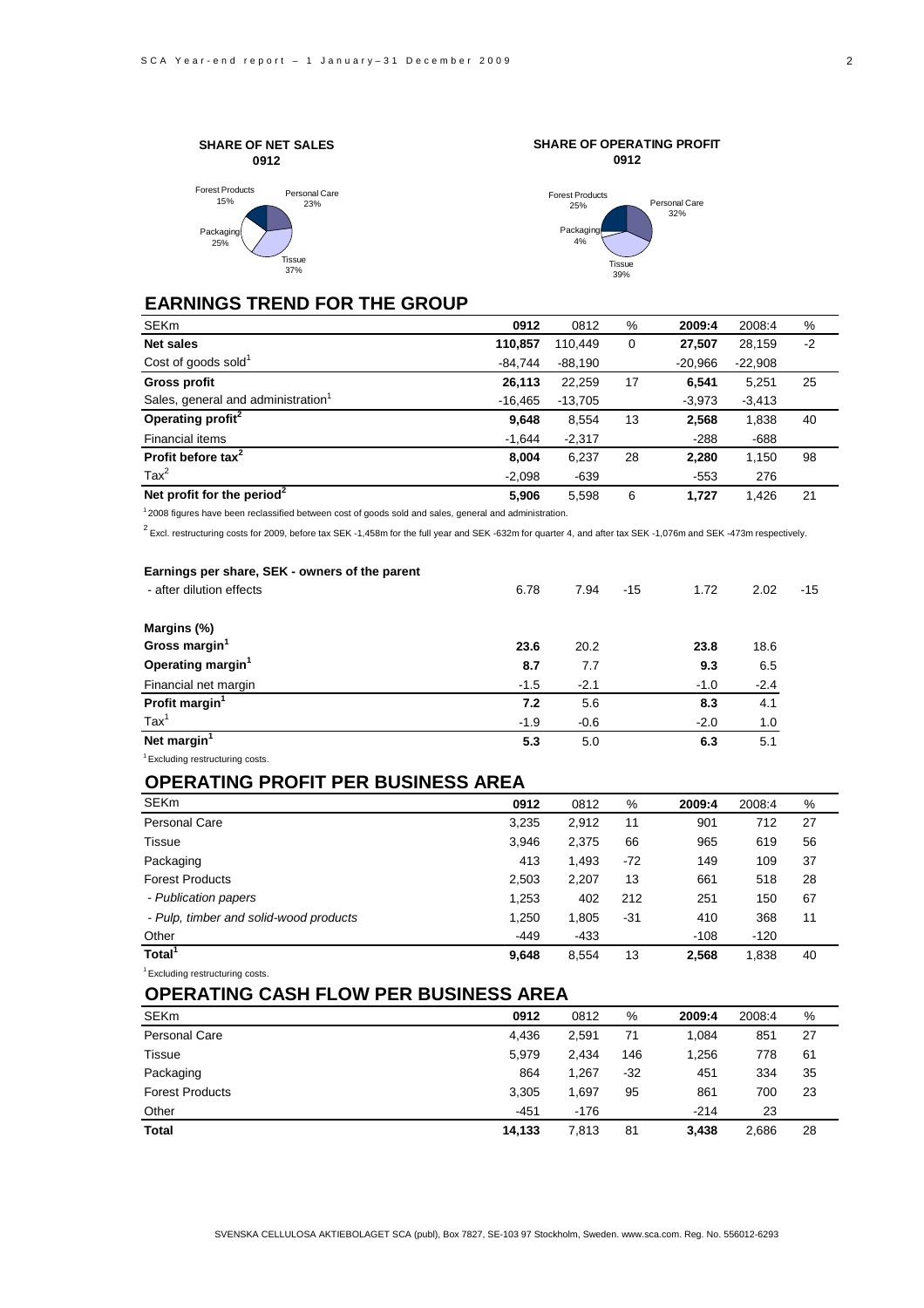# **GROUP**

### **MARKET/EXTERNAL ENVIRONMENT**

The retail market in Europe for incontinence care products continues to grow. In the USA, the financial crisis has given rise to greater price sensitivity among consumers, and private label products, representing one-third of the market, had the largest growth. This trend can also be seen in Europe, where the economy segment is growing for the baby diapers and tissue categories. In the healthcare sector, rising cost consciousness has been noted in step with the weakening of public sector finances in several countries. The away-from-home (AFH) market declined as a whole in 2009 due to a downturn for the hotel, restaurant and travel industries in Europe and the USA.

Weak demand in the packaging industry levelled out during the fourth quarter, and demand for the full year was down approximately 6% from a year ago. Prices for liner continued to rise also during the final month of the year, but failed to fully compensate for previous price declines in 2009. Producer inventories are in balance in the wake of production cuts corresponding to approximately 15% of total capacity.

Demand for publication papers remains weak in Europe. In 2009, demand for LWC and SC paper was 22% and 9% lower, respectively, than a year ago, while demand for newsprint was down 14%. Prices for newsprint were kept stable in 2009, but overcapacity in the industry is giving rise to strong price pressure in 2010.

The market balance for solid-wood products is relatively favourable as a result of production limitations and closures of sawmills carried out by the industry. Prices are expected to stabilise at the current level during the first half of 2010.

### **SALES AND EARNINGS**

Net sales were up slightly compared with a year ago and amounted to SEK 110,857m (110,449). Price changes had a negative impact on sales, by 1%. The total change in volume was negative and reduced sales by 6%, above all due to the downturn for the packaging operations, of which the effect of the divestment of the packaging operations in the UK and Ireland as well as the closure of the New Hythe testliner mill was 2 percentage points. Exchange rate movements had a favourable effect on net sales, by 7%.

Operating profit, excluding restructuring costs of SEK -1,458m, increased by SEK 1,094m to SEK 9,648m (8,554). Lower costs for raw materials and energy increased earnings, while lower volumes and higher other manufacturing costs reduced earnings. Costs for sales and administration rose as a result of a high level of campaign activity and greater marketing initiatives. Exchange rate movements increased sales and administrative costs by approximately SEK 1,000m. Total exchange rate movements had a favourable impact on operating profit, by 6%. Financial items amounted to SEK -1,644m (-2,317).

Profit before tax, excluding restructuring costs, increased by 28% to SEK 8,004m (6,237). Exchange rate movements had a favourable impact on pre-tax profit, by 5%. The tax expense excluding restructuring costs was SEK -2,098m (-639).

Profit for the year, excluding restructuring costs of SEK -1,076m after tax, was SEK 5,906m (5,598), and earnings per share were SEK 6.78 (7.94).

### **Fourth quarter 2009 compared with fourth quarter 2008**

Net sales decreased by 2% to SEK 27,507m (28,159). Lower prices, particularly for Packaging, reduced sales by 2%. Exchange rate movements had a marginally favourable impact on sales.

Operating profit excluding restructuring costs of SEK -632m rose 40%. Lower raw material and energy costs had a favourable impact on earnings, while lower prices hurt earnings. Synergy effects from the acquisition of the European tissue operations and the ongoing restructuring programmes in the packaging operations had a favourable effect on earnings. Exchange rate movements had a favourable impact on operating profit, by 3%.

Profit before tax, excluding restructuring costs, improved by 98% to SEK 2,280m (1,150). The tax expense excluding restructuring costs was SEK -553m (276). The tax expense for

SVENSKA CELLULOSA AKTIEBOLAGET SCA (publ), Box 7827, SE-103 97 Stockholm, Sweden. www.sca.com. Reg. No. 556012-6293



**Operating profit and margin**



Excluding items affecting comparability

**Profit before tax**



Excluding items affecting comparability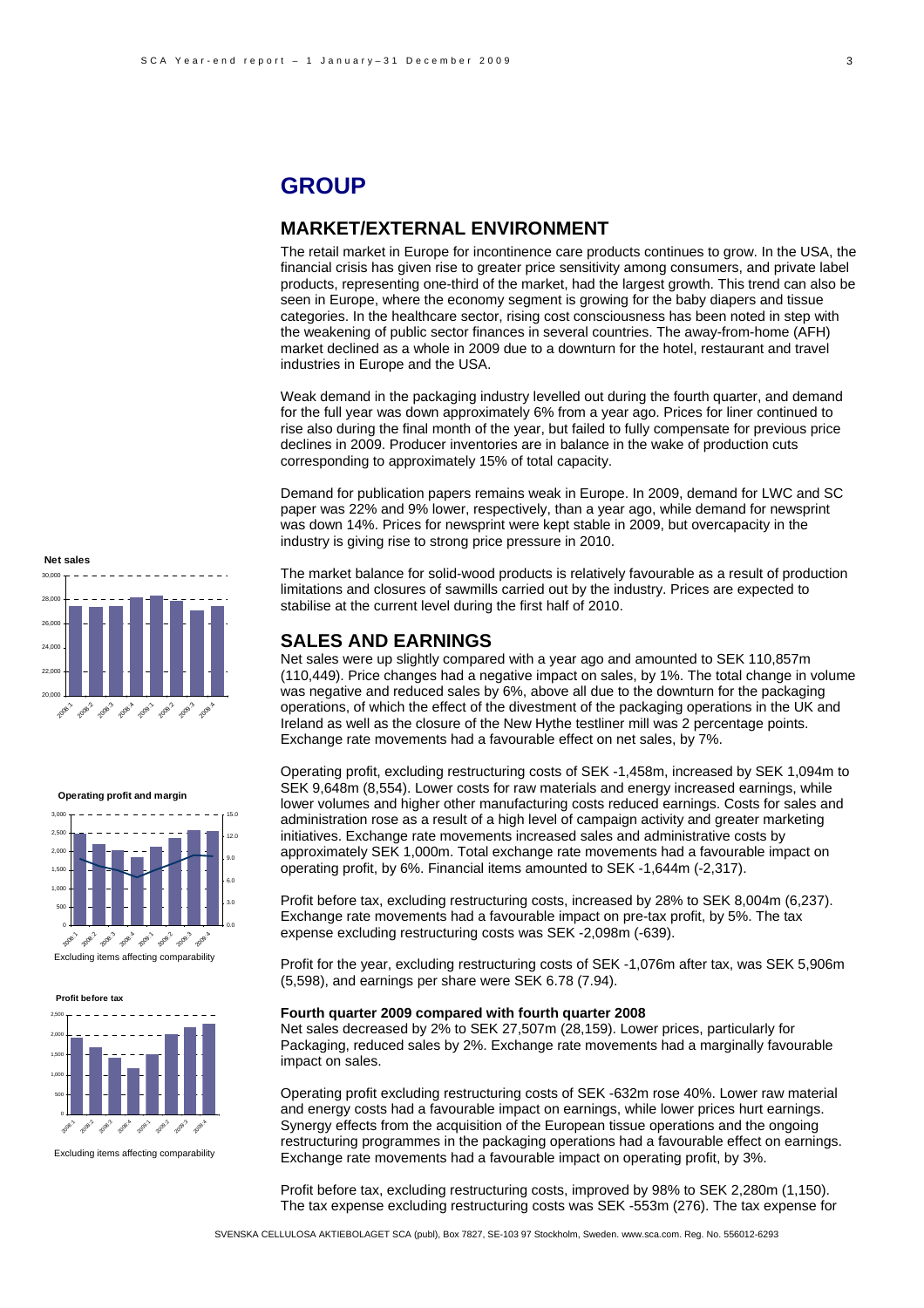the fourth quarter of 2008 included a revaluation of deferred tax liability in Sweden, with a positive effect of SEK 466m as a result of a lower tax rate.

Profit for the fourth quarter, excluding restructuring costs of SEK -473m after tax, amounted to SEK 1,727m (1,426). Earnings per share were SEK 1.72 (2.02).

# **CASH FLOW AND FINANCING**

During 2009 SCA was engaged in improving cash flow, which strengthened during the year. As part of this work, current capital expenditures decreased compared with a year ago, while priority was given to expansion investments aimed at strengthening organic growth, such as through investments in Russia and Mexico, as well as through expanded capacity in incontinence care products.

Operating cash surplus increased by SEK 1,864m compared with a year ago, to SEK 15,733m (13,869). Working capital decreased during the year, and the cash flow effect was SEK 3,307m (-19). Lower inventory levels accounted for SEK 2,211m. Working capital in relation to net sales decreased to 7% (11%). Current capital expenditures were lower than a year ago and amounted to SEK -4,037m (-5,353), corresponding to slightly less than 4% of net sales. Operating cash flow improved by SEK 6,320m to SEK 14,133m (7,813).

Financial items decreased to SEK -1,644m (-2,317). Lower interest rates had a favourable effect, while the effect of a higher average level of net debt and exchange rate movements was negative. Tax payments were lower than a year ago and totalled SEK -1,003m (-1,702). Cash flow from current operations improved by SEK 7,680m to SEK 11,490m (3,810).

Strategic investments amounted to SEK -3,031m (-3,109), while acquisitions and divestments amounted to SEK 24m (-624). The dividend paid to the shareholders totalled SEK -2,498m (-3,128). Net cash flow was SEK 5,985m (-3,023), an improvement of SEK 9,008m.

Net debt decreased by SEK 6,572m and amounted to SEK -40,430m at year-end, compared with SEK -47,002m at the start of the year. Net cash flow reduced net debt by SEK 5,985m, while remeasurement of pension assets, pension liabilities and financial instruments to fair value increased net debt by SEK 729m. Exchange rate movements caused by the strengthening of the Swedish krona decreased net debt by SEK 1,316m. The debt/equity ratio improved to 0.60 (0.70 at the beginning of the year). The debt payment capacity improved to 31% (26%).

As per 31 December 2009, SCA had outstanding commercial paper worth SEK 9,059m maturing in 12 months. On this same date, unutilised long-term credit facilities amounted to SEK 33,400m. Cash and cash equivalents amounted to SEK 5,148m.

### **EQUITY**

Consolidated equity increased during the period by SEK 654m to SEK 67,906m. Net profit for the year increased equity by SEK 4,830m, and the shareholder dividend decreased equity by SEK 2,498m. Equity decreased through remeasurement of the net pension liability to fair value, by SEK 731m after tax. Remeasurement of financial instruments to fair value increased equity by SEK 412m after tax. Exchange rate movements, including hedges of net foreign assets, lowered equity by SEK 1,359m.

### **TAX**

A tax expense of approximately 26% is reported for the year.

## **OTHER EVENTS**

#### **Previous quarters**

SVENSKA CELLULOSA AKTIEBOLAGET SCA (publ), Box 7827, SE-103 97 Stockholm, Sweden. www.sca.com. Reg. No. 556012-6293 As announced in connection with the first quarter interim report in April 2009, SCA launched a restructuring programme in the European packaging operations in order to adjust the operations' capacity and costs. The closure of the New Hythe testliner mill, with a capacity of 260,000 tonnes, was brought forward to May 2009. In addition, the decision was made to close 11 corrugated board plants in Europe and to conduct a general review of staffing at SCA's plants, entailing a reduction of 2,200 positions, corresponding to a 14% workforce reduction in the packaging operations. These measures were planned to be implemented



**Cashflow from current operations**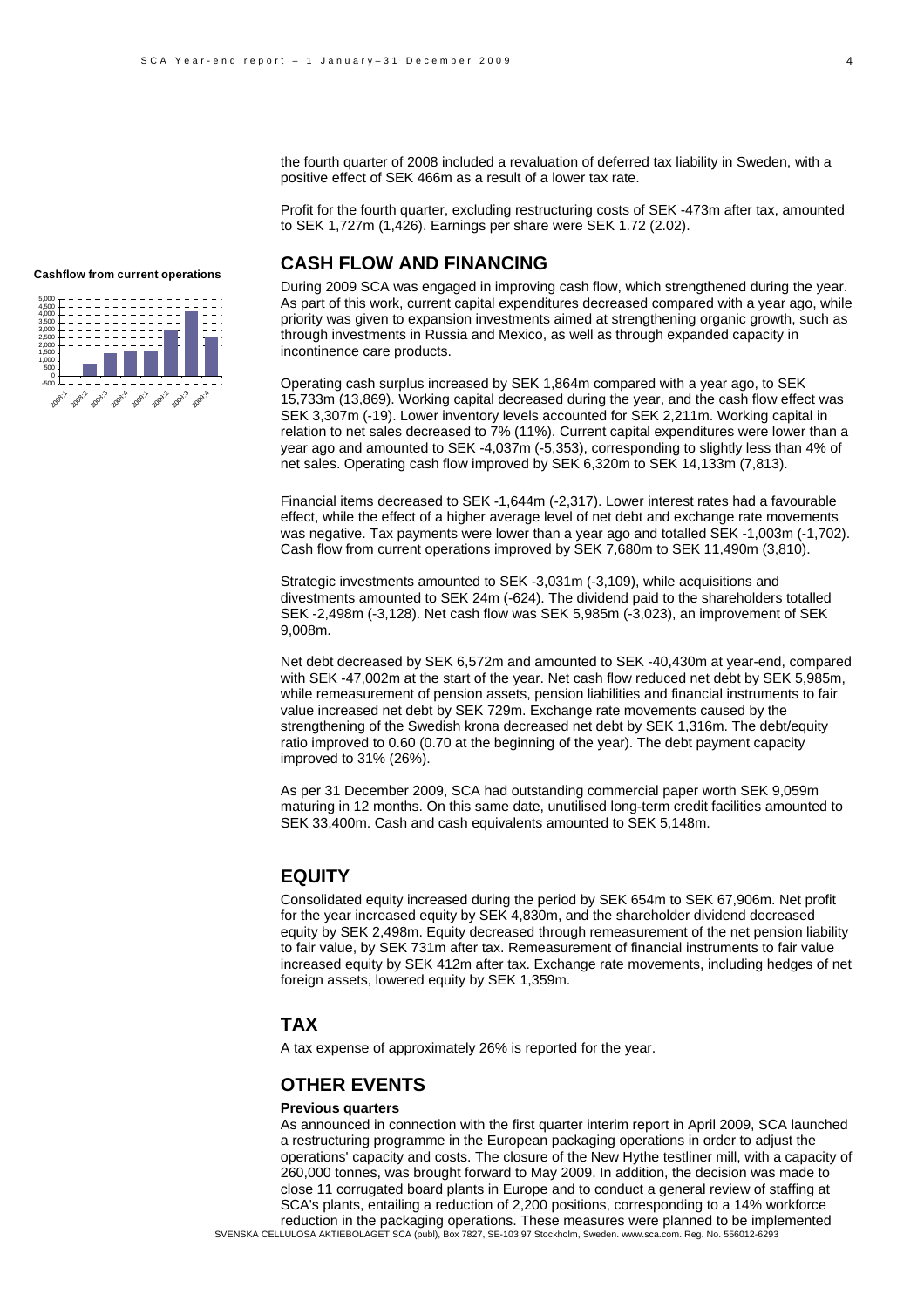gradually in 2009. The total cost was estimated to be SEK 1,700m, of which SEK 640m pertained to write-downs and SEK 1,060m cash expenditures. Fully implemented, the programme will result in annual savings of SEK 1,070m. Costs during 2009 amounted to SEK 1,458m. The remaining measures and costs will be taken in early 2010. Savings in 2009 amounted to slightly more than SEK 300m.

In Packaging, SCA decided to invest SEK 635m in the liner plant in Aschaffenburg, Germany. The underlying reasons for the investment are new, more stringent emission standards and an opportunity to secure the plant's energy supply at a considerably lower cost than currently. The investment, with a repayment period of three years, will give the plant an optimal balance between electricity and steam generation with a high level of energy efficiency, which will generate a positive annual effect on profit of approximately SEK 100m. The investment is expected to be fully carried out by 2011.

In the European tissue operations, SCA decided in March to close the paper mill in Pratovecchio, Italy. The mill has a capacity of 22,000 tonnes. As previously announced, SCA is also restructuring operations at its mill in Orléans, France. A total of 172 positions are affected at the two plants. The decision to close the paper mill in Pratovecchio was reconsidered, and during the fourth quarter the mill was instead sold. The costs for these measures were booked in 2007 and thus do not have any impact on earnings for 2009.

As a result of restructuring within the Group, the parent company's unrestricted equity has increased by approximately SEK 30,000m, which represents the value of shares received in a subsidiary. (See also the parent company balance sheet, page 18.)

In September SCA was included on the Dow Jones Sustainability Index – both the Dow Jones STOXX Sustainability Index and the Dow Jones Sustainability WORLD Index, two of the world's most prestigious sustainability indexes. SCA received particularly high marks for Brand Management, Environmental Management Systems and Human Capital Development.

#### **Fourth quarter**

SCA's half-owned company in Colombia, Productos Familia S.A., acquired the Argentine company Algodonera Aconcagua. The purchase price was approximately SEK 165m on a debt-free basis. The business is focused on feminine care products, an area in which Algodonera Aconcagua currently holds a market share in Argentina of approximately 20%, which puts the company in the number three position in the country. The three largest companies in the market account for roughly 80% of sales. Algodonera Aconcagua also has a small market share in baby diapers and incontinence care, which offers potential for future expansion in these segments.

In Personal Care, SCA decided to invest SEK 138m in a new production line for incontinence care products at its plant in the city of Veniov in the Tula district in Russia. The decision entails that SCA – once the plant is in place in 2011 – will be able to substantially reduce imports of products from its plants in Poland and the Netherlands. The investment will also enable SCA to cut high costs for import and transport.

In Packaging, SCA decided to invest SEK 255m in a new paper roll machine at the liner mill in Munksund, Sweden, to improve production of the premium SCA White Top Kraftliner product. This will also lead to a slight increase in production capacity. The new paper roll machine is expected to be operating by spring 2011.

In Forest Products, SCA decided to invest SEK 500m in a new lime kiln at the Östrand pulp mill in Timrå, Sweden. The investment will allow the Östrand plant to increase its production of pulp by 10,000 tonnes per year and reduce its fossil-based  $CO<sub>2</sub>$  emissions by 80%. The investment will enable a future increase in capacity at the Östrand plant. The new lime kiln is expected to be in operation by year-end 2011.

# **EVENTS AFTER THE END OF THE QUARTER**

In early January 2010, SCA appointed Michael Cronin as the new head of the European Packaging business. Michael Cronin will assume his post on 7 March 2010 and will be a member of SCA's Corporate Senior Management Team.

5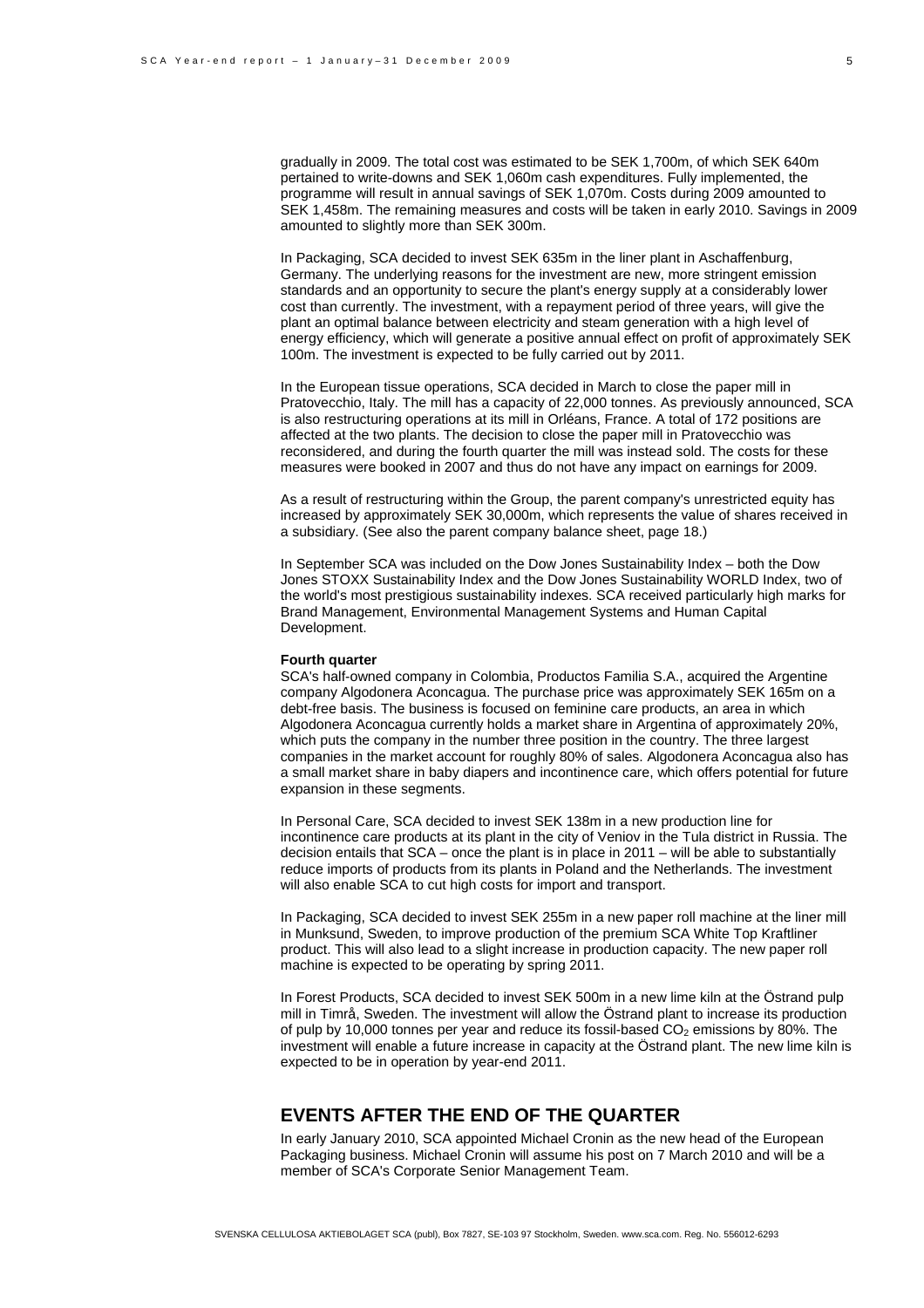

**Share of Group, operating profit 0912**

32%

SEKm **0912** 0812 % **2009:4** 2008:4 % Net sales **25,716** 23,331 10 **6,393** 6,289 2 Operating surplus **4,413** 3,928 12 **1,213** 990 23 Operating profit **3,235** 2,912 11 **901** 712 27 Operating margin, % **12.6** 12.5 **14.1** 11.3 Operating cash flow **4,436** 2,591 **1,084** 851

Despite mounting competition, Tena has retained its strong position in the market for incontinence care products. In the USA, awareness about the Tena brand increased during the year. In 2009 SCA began market tests in China for incontinence care products.

In Europe, competition in the market for baby diapers intensified, which for SCA translates to lower volumes of products sold under retailers' private labels. In the Nordic countries, SCA increased its market shares for baby diapers with its Libero brand. During the year SCA carried out a successful launch of Libero baby care products.

Demand for feminine care products under the Libresse brand rose in all of the Nordic markets. During the second quarter of 2009, a line of tampons was launched in Norway, and a strong market position was attained in a short period of time. In Mexico, SCA's Saba brand is growing considerably faster than the market. Through its Colombian joint-venture company, SCA acquired Algodonera Aconcagua, one of the largest players in feminine care products in Argentina.

**January–December 2009 compared with corresponding period a year ago**  Net sales rose 10% to SEK 25,716m (23,331). An improved product mix and higher prices accounted for 3% of the sales increase, and volumes were stable. Exchange rate movements had a favourable impact on net sales, by 7%. Sales rose 13% in emerging markets.

Operating profit was 11% higher than a year ago and amounted to SEK 3,235m (2,912). Earnings improved as a result of an improved product mix and higher prices – mainly for baby diapers – and lower raw material costs. Manufacturing and marketing costs, which among other items are included in the item Other in the deviation analysis, increased mainly due to a focus on emerging markets in Russia and Eastern Europe. Exchange rate movements affected operating profit favourably, by 9%.

Operating cash surplus increased to SEK 4,467m (3,940), while operating cash flow increased to SEK 4,436m (2,591). The higher operating cash surplus, together with a decrease in working capital and a slightly lower level of current capital expenditures, contributed to the improvement.

#### **Fourth quarter 2009 compared with fourth quarter 2008**

Net sales rose 2% to SEK 6,393m (6,289). Sales rose 3% as a result of an improved product mix and higher prices. Lower volumes reduced sales by 1%, while exchange rate movements had only a marginal impact on net sales.

The sales increase for Tena-brand incontinence care products was 4%. Sales to the healthcare sector grew 2%, while sales to the retail sector showed double-digit growth. Growth in markets in Latin America, Russia and Eastern Europe was favourable.

Sales of baby diapers fell 7%. The sales trend in emerging markets, except for Russia, remained favourable. Malaysia posted double-digit growth. Competition in the European market intensified, resulting in lower volumes for products sold under retailers' private labels. A changed product mix, due to the generation shift toward new products in Europe, had a favourable impact.

Sales of feminine care products rose 6%. Growth was good in Russia and Australia.

Operating profit rose 27%. An improved product mix and higher prices, together with lower raw material costs, contributed to the earnings improvement. Costs for campaign activities and marketing increased. Exchange rate movements increased profit by 5%.

SVENSKA CELLULOSA AKTIEBOLAGET SCA (publ), Box 7827, SE-103 97 Stockholm, Sweden. www.sca.com. Reg. No. 556012-6293

# **PERSONAL CARE**

**Net sales** 4,000 4,500 5,000 5,500 6,000 6,500 7,000

#### **Operating profit and margin**

2008:1 2009.2 2009:3 2008:4 2009.1 2009. 209.3 2009:4



#### **Deviations, operating profit (%)**

| 0912 vs. 0812 |    |
|---------------|----|
| Price/mix     | 18 |
| Volume        | 2  |
| Raw material  | 7  |
| Energy        | -1 |
| Currency      | 9  |
| Other         |    |
|               |    |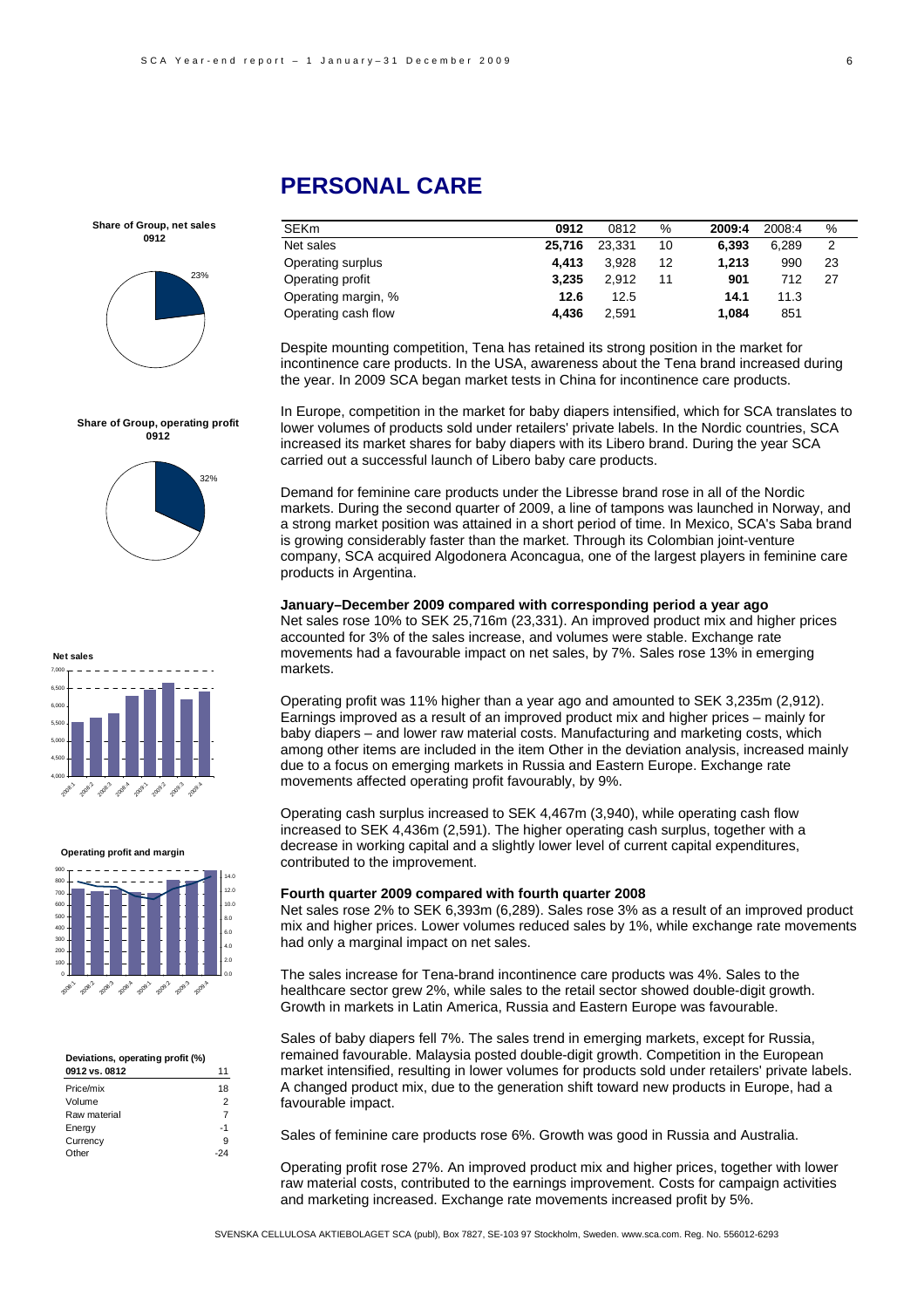

**Share of Group, operating profit 0912**





**Operating profit and margin**



#### **Deviations, operating profit (%) 0912 vs. 0812** 66

| Price/mix    | 33 |
|--------------|----|
| Volume       | 0  |
| Raw material | 62 |
| Energy       | 6  |
| Currency     | 8  |
| Other        | з  |
|              |    |

# **TISSUE**

| <b>SEKm</b>         | 0912   | 0812   | %  | 2009:4 | 2008:4 | %  |
|---------------------|--------|--------|----|--------|--------|----|
| Net sales           | 41.425 | 38,380 | 8  | 10.338 | 10.256 |    |
| Operating surplus   | 6.403  | 4.555  | 41 | 1.561  | 1.218  | 28 |
| Operating profit    | 3.946  | 2.375  | 66 | 965    | 619    | 56 |
| Operating margin, % | 9.5    | 6.2    |    | 9.3    | 6.0    |    |
| Operating cash flow | 5.979  | 2.434  |    | 1.256  | 778    |    |

SCA is continuing the rollout of its new brand platform in Europe in the aim of reducing the number of brands and using specific brands for personal care products and products for use in the home and households, respectively. Innovation has high priority, and SCA has developed Tempo Complete Care – a line of tissue treated with lotion and ethereal oils – and Zewa Active Wipe – a line of paper towels treated with cleansers. During the year SCA supported its brands through increased campaign intensity. Synergies from the European tissue acquisition have been achieved as intended and amounted at year-end to 65% of an estimated SEK 700m.

In 2009 SCA conducted its largest product launch in the AFH segment in ten years with the Tork Elevation dispenser system. The launch has contributed to increased volumes and higher market shares in a declining market. Through the launch of Tork in the USA, the share of high value-added products has increased to 25%.

A new production plant for tissue in Russia, where SCA is the market leader, was put in operation during the fourth quarter and will improve SCA's cost position considerably. SCA's production capacity for tissue in Russia thereby amounts to 73,000 tonnes.

### **January–December 2009 compared with corresponding period a year ago**

Net sales rose 8% to SEK 41,425m (38,380). Sales increased by 3% as a result of higher prices and an improved product mix, while lower volumes reduced sales by 3%. Exchange rate movements had a favourable impact on net sales, by 8%. Sales in emerging markets increased by 6%.

Operating profit improved by SEK 1,571m, or 66%, to SEK 3,946m (2,375). Higher prices, an improved product mix and lower raw material costs boosted earnings. Synergy effects from the European acquisition also contributed to the earnings improvement. Marketing costs, which among other items are included in the item Other in the deviation analysis, rose during the period due to implementation of the new brand platform in Europe. The North American tissue operations showed strong improvement in profitability, despite sharply higher prices for recycled fibre during the final months of the year. SCA has announced price increases in the US that will take effect from mid-February 2010. Exchange rate movements had a favourable impact on profit, by 8%.

Operating cash surplus increased to SEK 6,363m (4,446), and operating cash flow increased to SEK 5,979m (2,434). The higher operating cash surplus was strengthened by a lower level of tied-up working capital and a slightly lower level of current capital expenditures.

#### **Fourth quarter 2009 compared with fourth quarter 2008**

Net sales rose 1% to SEK 10,338m (10,256). Higher volumes increased sales by 1%, while lower prices had a negative impact, by 1%. Exchange rate movements had a favourable impact on net sales, by 1%.

Sales of consumer tissue fell by 1%, mainly as a result of slightly lower prices and volumes.

For AFH tissue, sales rose 2%, mainly due to higher volumes and exchange rate movements.

Operating profit improved by SEK 346m, or 56%, to SEK 965m (619). Higher volumes and synergies along with lower raw material and energy costs contributed to the improvement. The rollout of the new brand platform in Europe gave rise to higher marketing costs. Exchange rate movements had only a marginal impact on operating profit.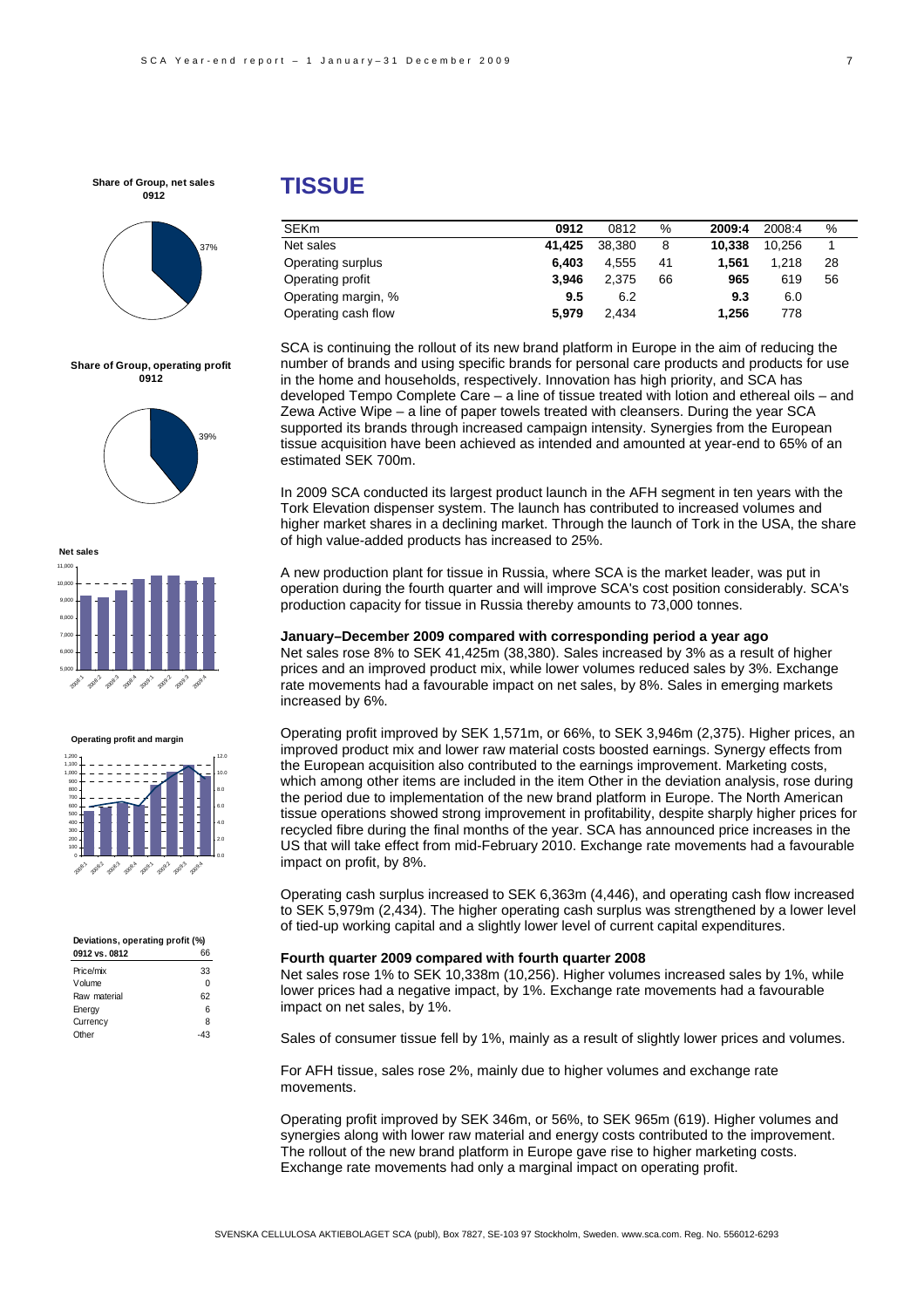

#### **Share of Group, operating profit**









| Deviations, operating profit (%) |        |
|----------------------------------|--------|
| 0912 vs. 0812                    | $-72$  |
| Price/mix                        | $-155$ |
| Volume                           | -49    |
| Raw material                     | 118    |
| Energy                           | 16     |
| Currency                         | 2      |
| Other                            |        |
|                                  |        |

# **PACKAGING**

| <b>SEKm</b>                                | 0912   | 0812   | $\%$    | 2009:4 | 2008:4 | %        |
|--------------------------------------------|--------|--------|---------|--------|--------|----------|
| <b>Deliveries</b>                          |        |        |         |        |        |          |
| - Liner products, thousand tonnes          | 2.025  | 2.305  | $-12*$  | 493    | 528    | $-7^*$   |
| - Corrugated board, million m <sup>2</sup> | 3.340  | 4.116  | $-19**$ | 852    | 855    | $\Omega$ |
| Net sales                                  | 28,359 | 33.441 | $-15$   | 6.960  | 7.746  | $-10$    |
| Operating surplus <sup>1</sup>             | 2.127  | 3,132  | $-32$   | 571    | 535    | 7        |
| Operating profit                           | 413    | 1,493  | $-72$   | 149    | 109    | 37       |
| Operating margin, % <sup>1</sup>           | 1.5    | 4.5    |         | 2.1    | 1.4    |          |
| Operating cash flow                        | 864    | 1.267  |         | 451    | 334    |          |

1) Excluding restructuring costs, which are reported as items affecting comparability outside of the Packaging business area.

\*) Adjusted for the change in volume resulting from the closure of the New Hythe testliner mill, the change was -5% and +4%, respectively.

\*\*) Adjusted for the change in volume resulting from the divestment of operations in the UK and Ireland, the change was -9%.

Demand for corrugated board in Europe was weak in 2009, although it improved somewhat towards the end of the year. The adjustments made of inventory levels during the year were a prerequisite for the price increases that were made for liner during the second half of the year. SCA cut its production by 350,000 tonnes during the year.

In the ongoing restructuring programme, the announced closures of 11 corrugated board plants were carried out, and the closure of the testliner plant in the UK was brought forward. Personnel reductions corresponding to approximately 1,500 positions have been carried out. The costs for 2009 amounted to SEK 1,458m. The remaining measures and costs will be taken in early 2010. The savings for 2009 amounted to slightly more than SEK 300m. Fully implemented, the measures will generate SEK 1,070m in annual savings.

#### **January–December 2009 compared with corresponding period a year ago**

Net sales decreased by 15% to SEK 28,359m (33,441). Adjusted for the divestment of operations in the UK and Ireland in 2008, and the closure of the New Hythe testliner mill in the UK in 2009, sales decreased by 10%. Lower prices and volumes contributed to the decrease by 7% and 9%, respectively. Exchange rate movements had a favourable impact on net sales, by 6%.

Operating profit amounted to SEK 413m (1,493), a decrease of 72%, mainly due to lower prices and volumes. Lower raw material costs and savings from the ongoing restructuring programme had a favourable impact on profit. Exchange rate movements had a favourable impact on profit, by 2%.

Operating cash surplus was SEK 2,047m (3,062), and operating cash flow decreased to SEK 864m (1,267). The lower operating cash surplus and higher payments from the restructuring programme were partly compensated by positive effects from a lower level of current capital expenditures.

#### **Fourth quarter 2009 compared with fourth quarter 2008**

Net sales decreased by 10% to SEK 6,960m (7,746). Adjusted for the closure of the New Hythe testliner mill, sales decreased by 8%. Lower prices and volumes reduced sales by 8% and 1%, respectively. Exchange rate movements had a favourable impact on net sales, by 1%.

Operating profit rose 37% to SEK 149m (109). Earnings benefited from lower energy and raw material costs, and savings achieved by the restructuring programme, while earnings decreased as a result of lower prices. Exchange rate movements had only a marginal impact on profit.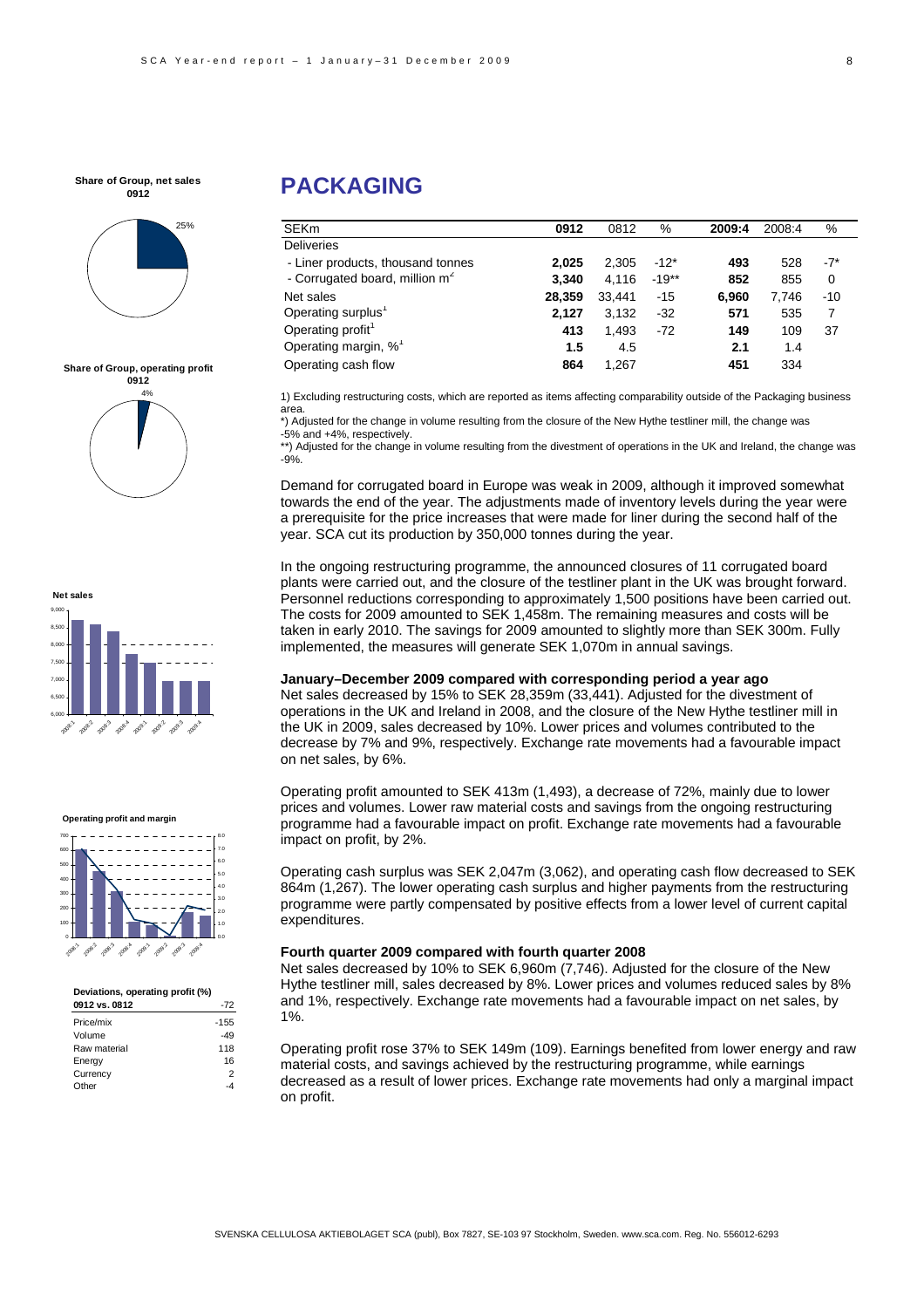

**Share of Group, operating profit 0912**









#### **Deviations, operating profit (%)**

| 0912 vs. 0812 | 13   |
|---------------|------|
| Price/mix     | 20   |
| Volume        | $-1$ |
| Raw material  | 4    |
| Energy        | 2    |
| Currency      | 2    |
| Other         |      |

# **FOREST PRODUCTS**

| 0912   | 0812   | %    | 2009:4 | 2008:4 | ℅  |
|--------|--------|------|--------|--------|----|
|        |        |      |        |        |    |
| 1.539  | 1.572  | $-2$ | 380    | 415    | -8 |
| 1.807  | 1.636  | 10   | 446    | 426    | 5  |
| 16.983 | 16,710 | 2    | 4.201  | 4,225  | -1 |
| 3.880  | 3.494  | 11   | 1,009  | 853    | 18 |
| 2.503  | 2,207  | 13   | 661    | 518    | 28 |
| 14.7   | 13.2   |      | 15.7   | 12.3   |    |
| 3.305  | 1.697  |      | 861    | 700    |    |
|        |        |      |        |        |    |

Despite weak demand in Europe for magazine paper, SCA's deliveries were stable, due among other things to favourable sales in markets outside Europe. SCA noted very good growth in sales of its environmentally adapted SC paper, Grapho Verde. Deliveries of newsprint decreased. Price pressure rose as a result of weak demand.

Prices of solid-wood product rose during the year as a result of an improved market balance. SCA succeeded in growing its sales volumes through exports to markets outside Europe.

**January–December 2009 compared with corresponding period a year ago**  Net sales rose 2% to SEK 16,983m (16,710). Sales increased by 4% as a result of higher prices for publication papers, while lower prices for pulp and solid-wood products had a lowering effect on sales, by 1%. Lower volumes, especially for newsprint, reduced sales by 3%. Exchange rate movements had a favourable impact on net sales, by 2%.

Operating profit rose 13% to SEK 2,503m (2,207). Earnings for the publication paper operations increased, mainly as a result of higher prices, but also because of lower raw material costs and continued productivity improvements. Operating profit for the pulp operations decreased as a result of lower sales prices. Exchange rate movements had a favourable impact on profit, by 2%.

Operating cash surplus amounted to SEK 3,233m (2,880), and operating cash flow increased to SEK 3,305m (1,697). A higher operating cash surplus, together with a lower level of tiedup working capital and slightly lower current capital expenditures, contributed to the improvement.

### **Fourth quarter 2009 compared with fourth quarter 2008**

Net sales fell 1% to SEK 4,201m (4,225). Higher prices for solid-wood products boosted sales by 3%. Volumes increased for solid-wood products, but decreased for publication papers. Exchange rate movements had only a marginal impact on net sales.

Operating profit rose 28% to SEK 661m (518). Earnings improved sharply for the publication paper operations as a result of lower raw material and energy costs, and higher prices. Earnings also improved for pulp and solid-wood products. Exchange rate movements had a favourable impact on profit, by 3%.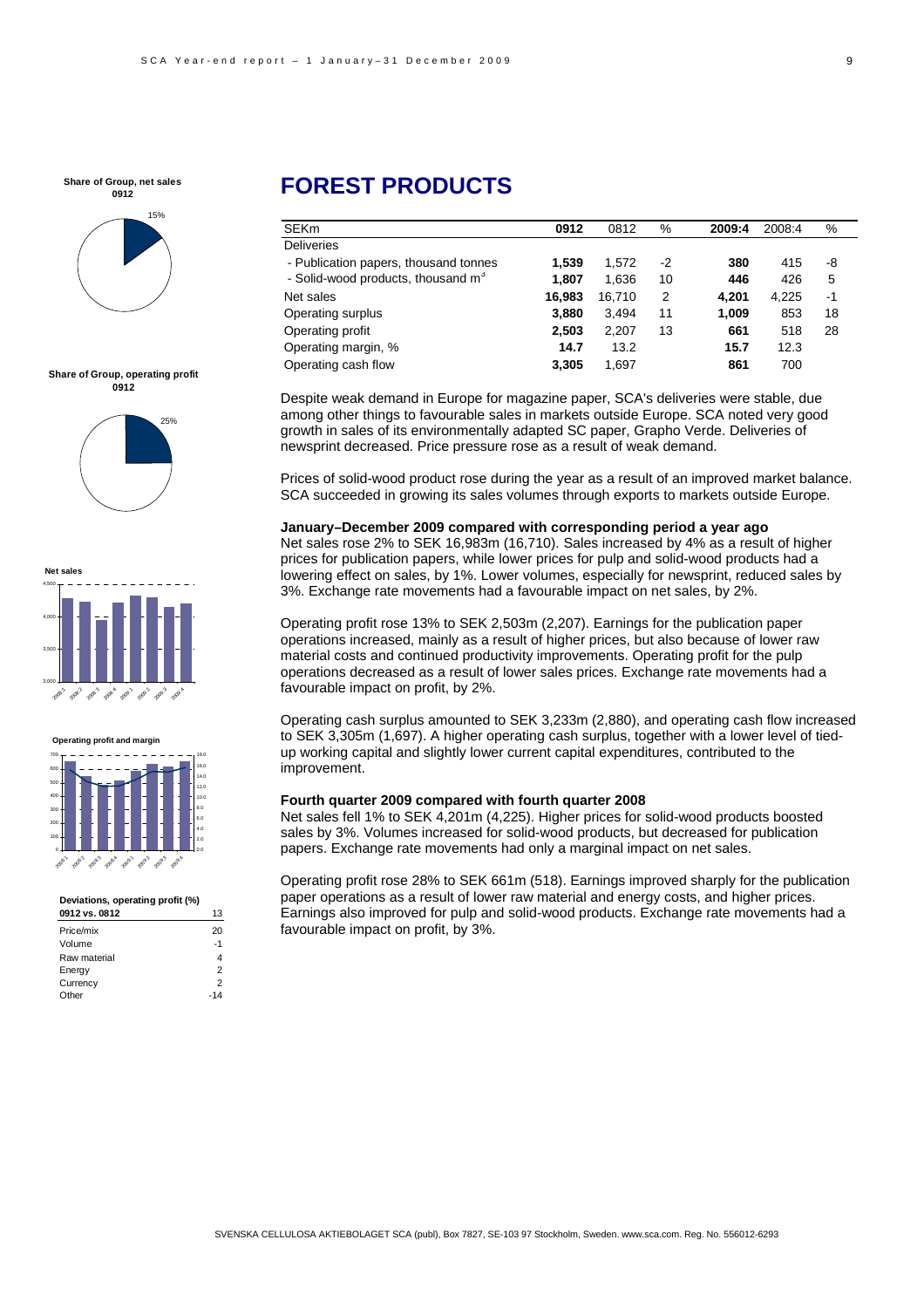# **SHARE DISTRIBUTION**

| 31 December 2009            | Class A     | Class B     | Total       |
|-----------------------------|-------------|-------------|-------------|
| Registered number of shares | 103,035,353 | 602.074.741 | 705.110.094 |
| - of which treasury shares  |             | 2,767,605   | 2.767.605   |

At the end of the year, the proportion of Class A shares was 14.6%. The total number of votes in the company amounts to 1,632,428,271.

A previously active employee option programme expired during the year. Calculated according to IFRS recommendations, the employee option programme entails no dilutive effect.

# **RISKS AND UNCERTAINTIES**

SCA's strategic and operational risk exposure as well as risk management are described on pages 32–34 of the 2008 Annual Report. SCA's financial risk management is described on pages 48–53. Risks related to financial reporting are described on page 85. No significant changes have taken place that have affected the reported risks.

Developments in the financial markets have given rise to a higher level of general uncertainty, which also entails risks and uncertainties for the operations.

#### **Strategic risks**

Risks in conjunction with company acquisitions are analysed in the due diligence processes that SCA carries out prior to all acquisitions. In cases where acquisitions have been carried out that may affect the assessment of SCA's risk exposure, these are described under the heading "Other events" in interim reports. No significant acquisitions have been made during the period.

#### **Operational risks**

Management of operational risks is primarily carried out by SCA's business managers. SCA's internal audit function is tasked with monitoring compliance with internal control processes.

## **RELATED PARTY TRANSACTIONS**

No transactions have been carried out between SCA and related parties that had a material impact on the company's financial position and results of operations.

# **ACCOUNTING PRINCIPLES**

This year-end report has been prepared in accordance with IAS 34 and recommendation RFR 1.1 of the Swedish Financial Reporting Board, and with regard to the Parent Company, according to RFR 2.2. The accounting principles applied correspond to those described in the 2008 Annual Report.

# **FUTURE REPORTS**

Interim reports will be released in 2010 on 26 April, 21 July and 28 October.

SCA's Annual Report will be available at the company and on the company's website, www.sca.com, by 31 March 2010 at the latest.

# **ANNUAL GENERAL MEETING**

SCA's Annual General Meeting will be held on Monday, 26 April 2010, in Sundsvall.

# **DIVIDEND**

The Board of Directors proposes a 5.7% increase of the dividend, to SEK 3.70 per share (3.50), or SEK 2,599m (2,458). Dividend growth during the last ten-year period was thus 5%. The record date for the right to the dividend has been proposed as 29 April 2010.

#### **Invitation to press conference for Q4**

Media and analysts are invited to a press conference, at which the year-end report will be presented by Jan Johansson, President and CEO of SCA.

Time: Thursday, 28 January, at 14.00 CET Location: Summit, Grev Turegatan 30, Stockholm, Sweden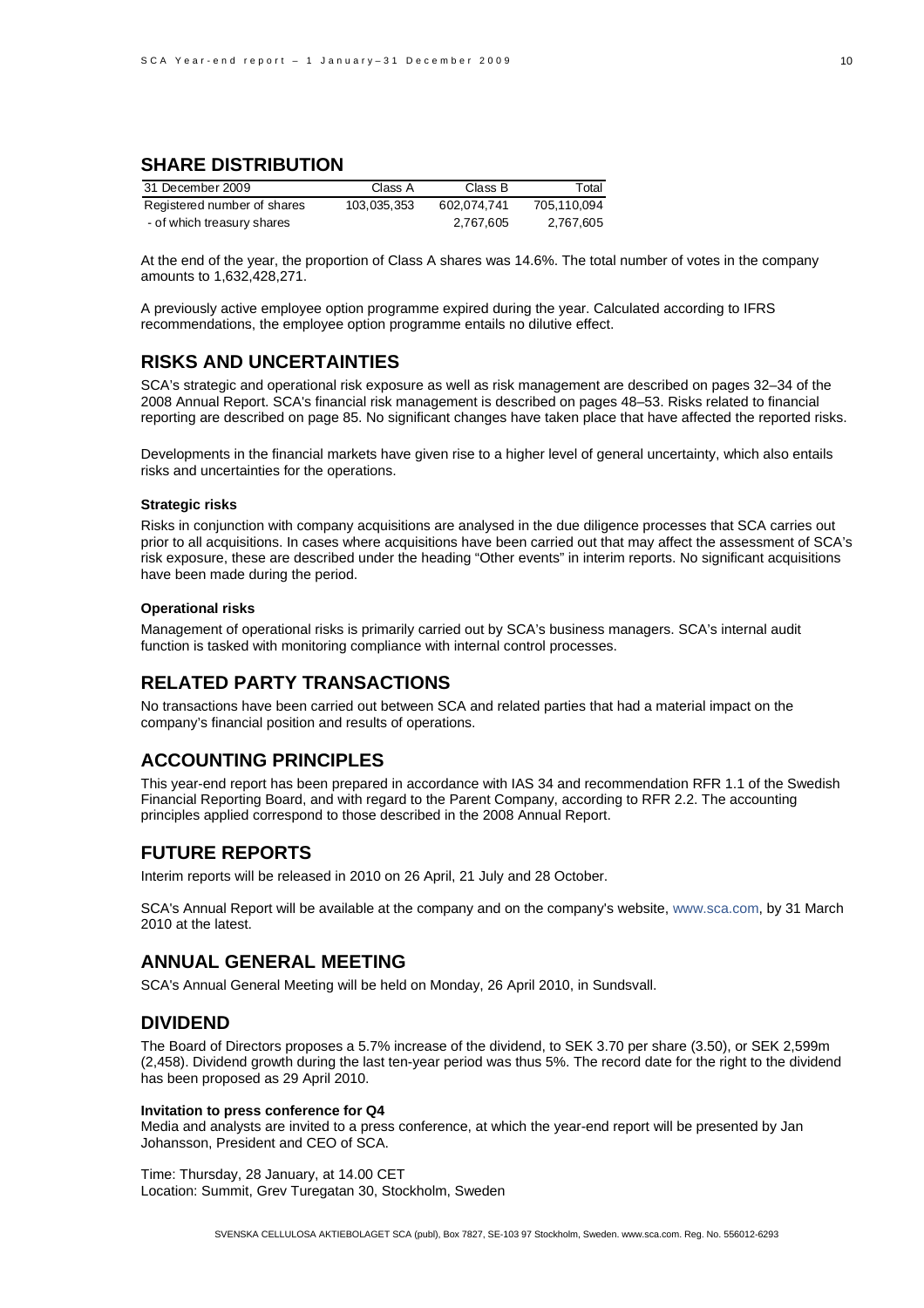The press conference will be webcast live at www.sca.com.

It will also be possible to participate via phone, by calling +44 20 7162 0077, +1 (334) 323-6201, or +46-8-5052 0110.

Stockholm, 28 January 2010 SVENSKA CELLULOSA AKTIEBOLAGET SCA (publ)

Jan Johansson President and CEO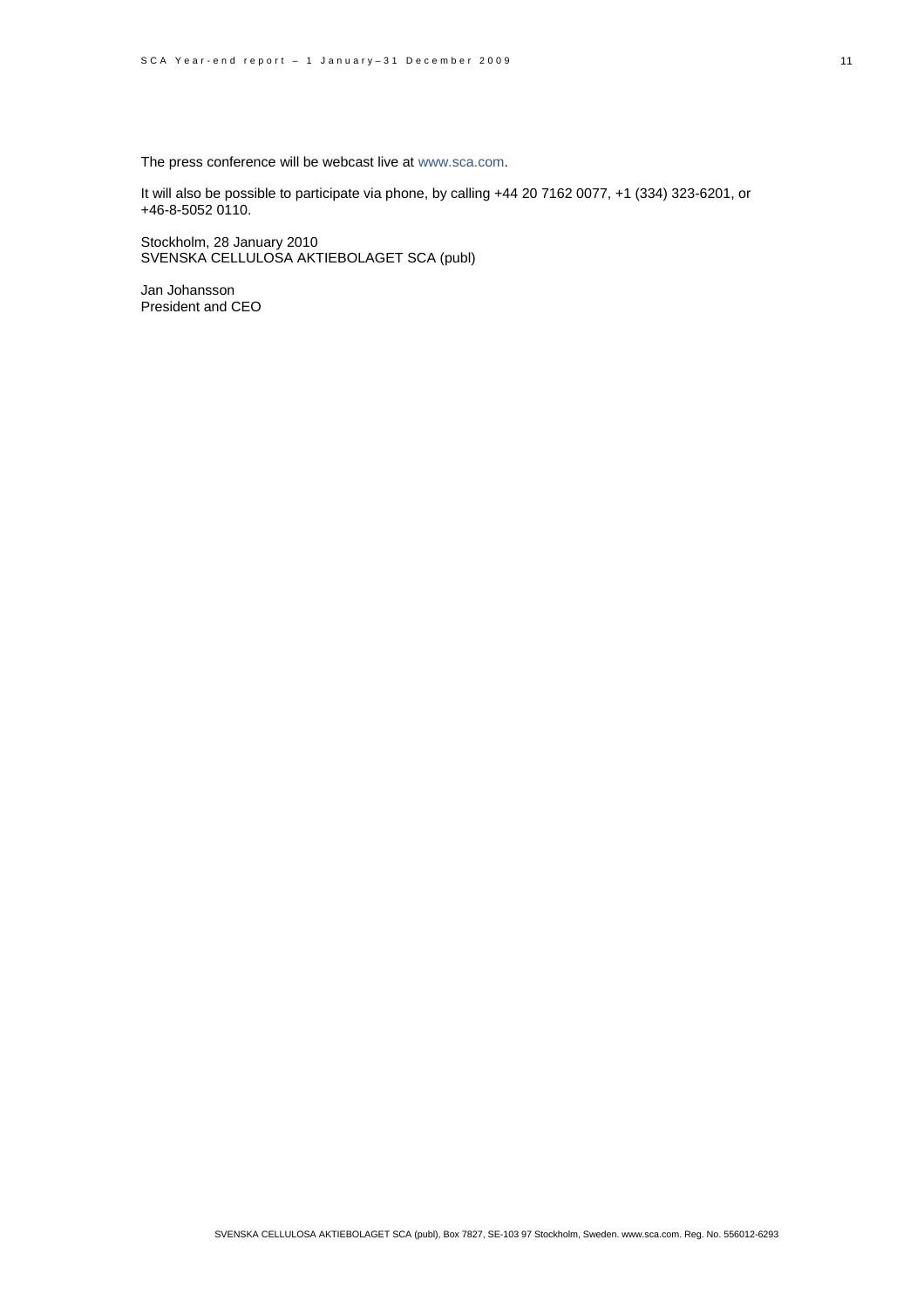# **OPERATING CASH FLOW ANALYSIS**

| <b>SEKm</b>                                  | 0912      | 0812      |
|----------------------------------------------|-----------|-----------|
| Operating cash surplus                       | 15,733    | 13,869    |
| Change in working capital                    | 3,307     | -19       |
| Current capital expenditures, net            | $-4,037$  | $-5,353$  |
| Restructuring costs, etc.                    | $-870$    | $-684$    |
| Operating cash flow                          | 14,133    | 7,813     |
|                                              |           |           |
| <b>Financial items</b>                       | $-1,644$  | $-2,317$  |
| Income taxes paid                            | $-1,003$  | $-1,702$  |
| Other                                        | 4         | 16        |
| Cash flow from current operations            | 11.490    | 3,810     |
|                                              |           |           |
| Acquisitions                                 | -51       | $-1,764$  |
| Strategic capital expenditures, fixed assets | $-3,031$  | $-3,109$  |
| <b>Divestments</b>                           | 75        | 1,140     |
| Cash flow before dividend                    | 8,483     | 77        |
| Dividend                                     | $-2,498$  | $-3,128$  |
| Cash flow after dividend                     | 5,985     | $-3,051$  |
| Sale of treasury shares                      | 0         | 28        |
| Net cash flow                                | 5,985     | $-3.023$  |
| Net debt at the start of the period          | $-47,002$ | $-37,368$ |
| Net cash flow                                | 5,985     | $-3,023$  |
| Remeasurement to equity                      | $-729$    | $-3,523$  |
| Currency effects                             | 1,316     | $-3,088$  |
| Net debt at the end of the period            | $-40.430$ | $-47,002$ |
| Debt/equity ratio                            | 0.60      | 0.70      |
| Debt payment capacity, %                     | 31        | 26        |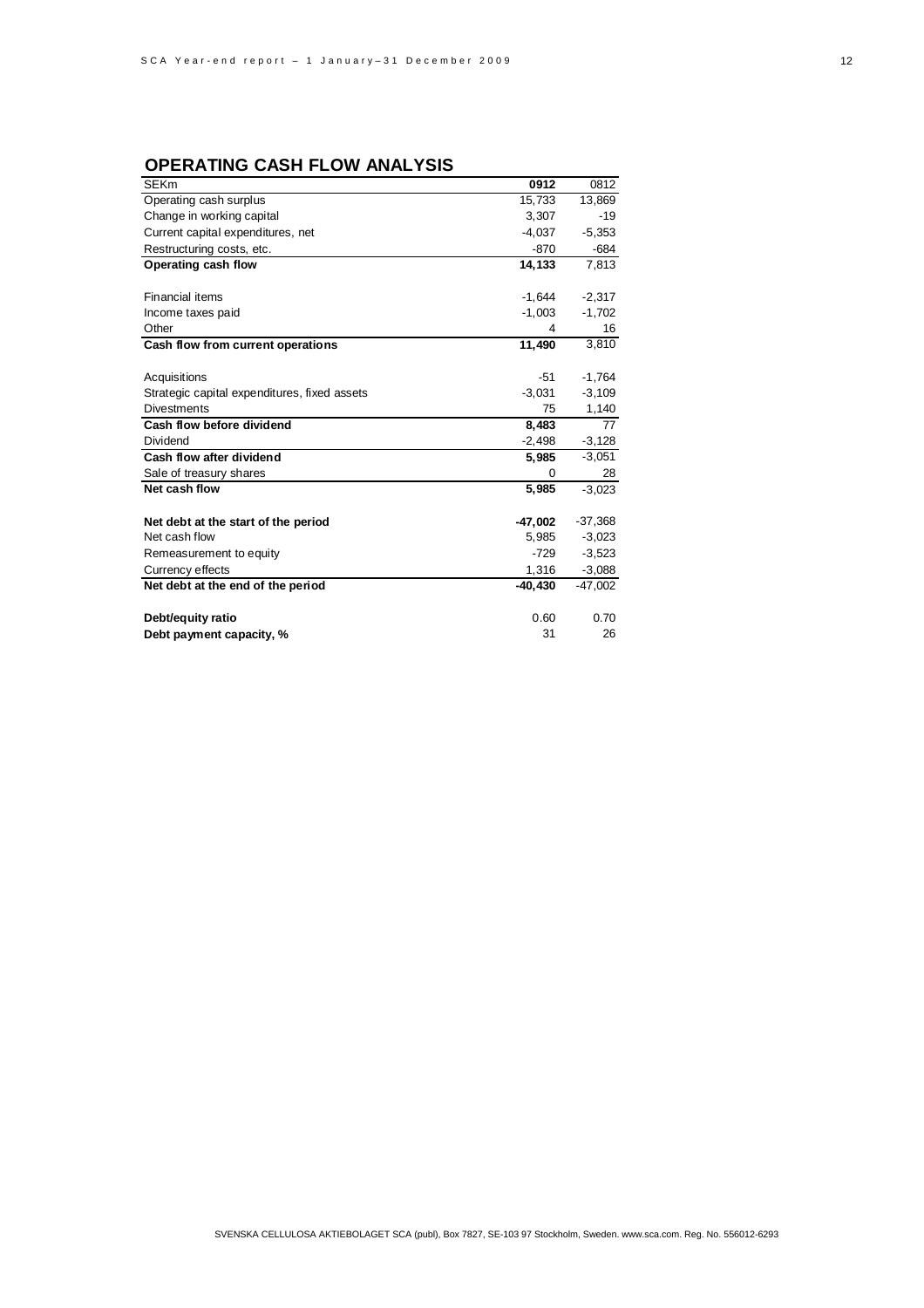# **CASH FLOW STATEMENT**

| SEKm                                                                                                    | 0912            | 0812              |
|---------------------------------------------------------------------------------------------------------|-----------------|-------------------|
|                                                                                                         |                 |                   |
| <b>Operating activities</b>                                                                             |                 |                   |
| Profit before tax<br>Adjustment for non-cash items <sup>1</sup>                                         | 6,546           | 6,237             |
|                                                                                                         | 6,431<br>12,977 | 4,812<br>11,049   |
| Paid tax                                                                                                | $-1,003$        | $-1,702$          |
| Cash flow from operating activities before changes in working capital                                   | 11,974          | 9,347             |
|                                                                                                         |                 |                   |
| Cash flow from changes in working capital                                                               |                 |                   |
| Change in inventories                                                                                   | 2,210           | -363              |
| Change in operating receivables                                                                         | 1,556           | 798               |
| Change in operating liabilities                                                                         | -459            | -454              |
| Cash flow from operating activities                                                                     | 15,281          | 9,328             |
|                                                                                                         |                 |                   |
| <b>Investing activities</b>                                                                             |                 |                   |
| Acquisition of operations<br>Sold operations                                                            | -45<br>71       | $-1,763$<br>1,129 |
| Acquisition tangible and intangible assets                                                              | $-7,215$        | $-8,635$          |
| Sale of tangible assets                                                                                 | 150             | 210               |
| Payment of loans to external parties                                                                    | 0               | $-1,171$          |
| Repayment of loans from external parties                                                                | 672             |                   |
| Cash flow from investing activities                                                                     | $-6,367$        | $-10,230$         |
|                                                                                                         |                 |                   |
| <b>Financing activities</b>                                                                             |                 |                   |
| Sale of treasury shares                                                                                 | 0               | 28                |
| <b>Borrowings</b>                                                                                       | 0               | 6,615             |
| Amortisation of debt                                                                                    | $-6,966$        |                   |
| Dividends paid                                                                                          | $-2,498$        | $-3,128$          |
| Cash flow from financing activities                                                                     | $-9,464$        | 3,515             |
|                                                                                                         |                 |                   |
| Cash flow for the period                                                                                | -550            | 2,613             |
| Cash and cash equivalents at the beginning of the year                                                  | 5,738           | 3,023             |
| Exchange differences in cash and cash equivalents<br>Cash and cash equivalents at the end of the period | -40<br>5,148    | 102               |
|                                                                                                         |                 | 5,738             |
| Reconciliation with operating cash flow analysis                                                        |                 |                   |
|                                                                                                         |                 |                   |
| Cash flow for the period                                                                                | -550            | 2,613             |
| Deducted items:                                                                                         |                 |                   |
| Payment of loans to external parties                                                                    | 0               | 1,171             |
| Repayment of loans from external parties                                                                | -672            |                   |
| <b>Borrowings</b><br>Amortisation of debt                                                               | 0<br>6,966      | $-6,615$          |
| <b>Added items:</b>                                                                                     |                 |                   |
| Net debt in acquired and divested operations                                                            | $-2$            | 10                |
| Accrued interest                                                                                        | 246             | -166              |
| Investments through finance leases                                                                      | -3              | -36               |
| Net cash flow according to operating cash flow analysis                                                 | 5,985           | $-3,023$          |
|                                                                                                         |                 |                   |
| <sup>1</sup> Depreciation and impairment, fixed assets                                                  | 7,428           | 6,211             |
| Fair value valuation of forest assets                                                                   | -668            | $-720$            |
| Unpaid related to efficiency programmes                                                                 | 463             |                   |
| Payments related to efficiency programmes                                                               | -499            | -616              |
| Other                                                                                                   | $-293$          | -63               |
| Total                                                                                                   | 6,431           | 4,812             |

SVENSKA CELLULOSA AKTIEBOLAGET SCA (publ), Box 7827, SE-103 97 Stockholm, Sweden. www.sca.com. Reg. No. 556012-6293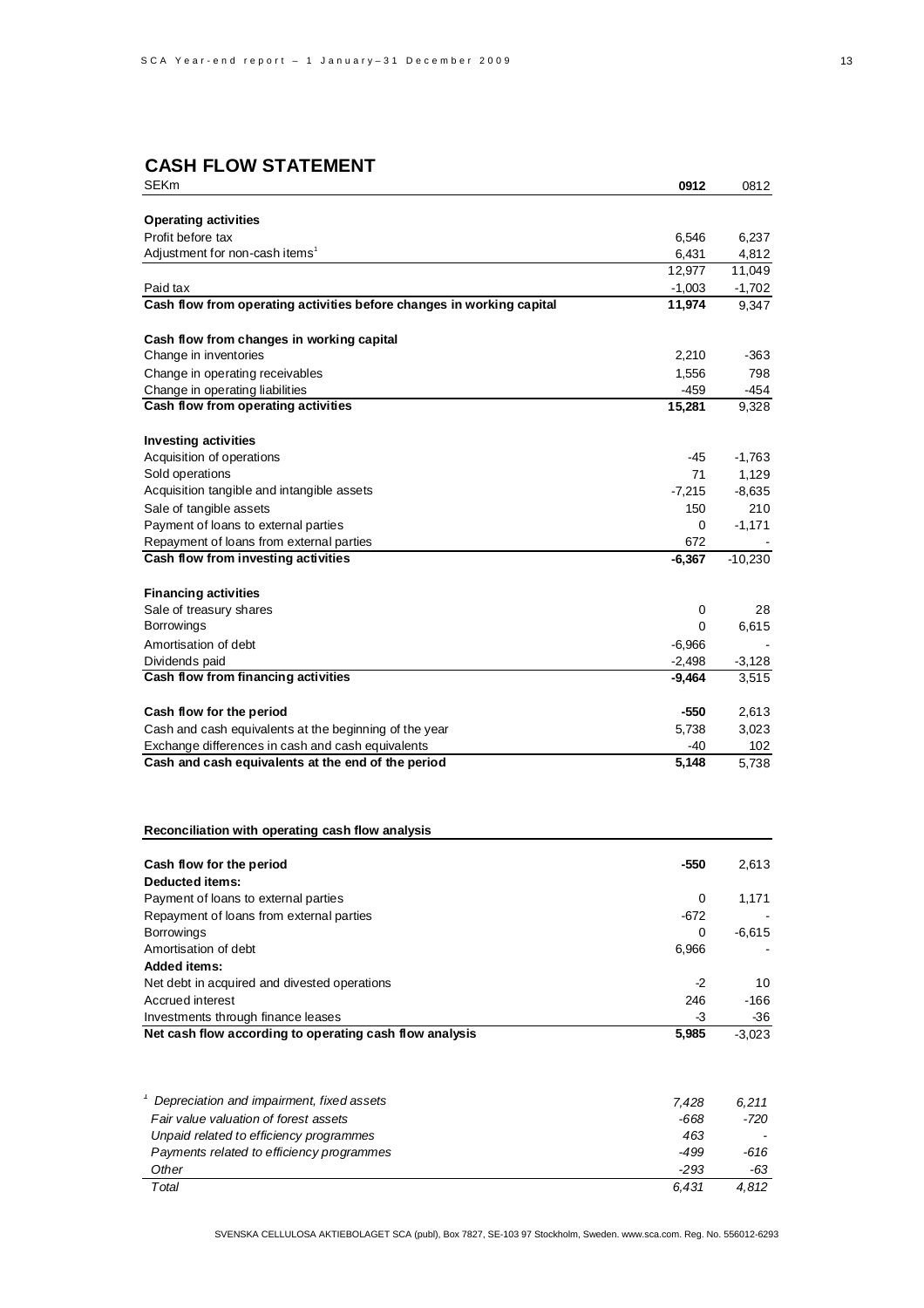# **CONSOLIDATED INCOME STATEMENT**

| <b>SEKm</b>                                                                                               | 2009:4    | 2008:4    | 2009:3    | 0912      | 0812      |
|-----------------------------------------------------------------------------------------------------------|-----------|-----------|-----------|-----------|-----------|
| <b>Net sales</b>                                                                                          | 27,507    | 28,159    | 27,108    | 110,857   | 110,449   |
| Cost of goods sold <sup>1.2</sup>                                                                         | $-20,966$ | $-22,908$ | $-20,551$ | $-84,744$ | $-88,190$ |
| <b>Gross profit</b>                                                                                       | 6,541     | 5,251     | 6,557     | 26,113    | 22,259    |
| Sales, general and administration <sup>1.2</sup>                                                          | $-3,976$  | $-3,409$  | $-3,992$  | $-16,500$ | $-13,730$ |
| Items affecting comparability <sup>3</sup>                                                                | $-632$    | 0         | $-387$    | $-1,458$  | 0         |
| Share in profits of associates                                                                            | 3         | -4        | 11        | 35        | 25        |
| <b>Operating profit</b>                                                                                   | 1,936     | 1,838     | 2,189     | 8,190     | 8,554     |
| <b>Financial items</b>                                                                                    | $-288$    | -688      | -377      | $-1,644$  | $-2,317$  |
| Profit before tax                                                                                         | 1,648     | 1,150     | 1,812     | 6,546     | 6,237     |
| Tax                                                                                                       | $-394$    | 276       | $-519$    | $-1,716$  | $-639$    |
| Net profit for the period                                                                                 | 1,254     | 1,426     | 1,293     | 4,830     | 5,598     |
|                                                                                                           |           |           |           |           |           |
| Earnings attributable to:                                                                                 |           |           |           |           |           |
| Owners of the parent                                                                                      | 1,211     | 1,419     | 1,279     | 4,765     | 5,578     |
| Non-controlling interests                                                                                 | 43        | 7         | 14        | 65        | 20        |
|                                                                                                           |           |           |           |           |           |
| Earnings per share, SEK - owners of the parent                                                            |           |           |           |           |           |
| - before dilution effects                                                                                 | 1.72      | 2.02      | 1.82      | 6.78      | 7.94      |
| - after dilution effects                                                                                  | 1.72      | 2.02      | 1.82      | 6.78      | 7.94      |
|                                                                                                           |           |           |           |           |           |
| Calculation of earnings per share                                                                         | 2009:4    | 2008:4    | 2009:3    | 0912      | 0812      |
| Earnings attributable to owners of the parent                                                             | 1,211     | 1,419     | 1,279     | 4,765     | 5,578     |
| Average no. of shares before dilution, millions                                                           | 702.3     | 702.2     | 702.3     | 702.3     | 702.2     |
| Warrants                                                                                                  | 0.0       | 0.2       | 0.0       | 0.0       | 0.2       |
| Average no. of shares after dilution                                                                      | 702.3     | 702.4     | 702.3     | 702.3     | 702.4     |
|                                                                                                           |           |           |           |           |           |
| <sup>1</sup> Of which, depreciation                                                                       | $-1,697$  | $-1,643$  | $-1,686$  | $-6,829$  | $-6,199$  |
| $2$ 2008 figures have been reclassified between cost of goods sold and sales, general and administration. |           |           |           |           |           |
| <sup>3</sup> Distribution of items affecting comparability, per function                                  |           |           |           |           |           |
| Cost of goods sold                                                                                        | $-422$    | 0         | $-228$    | $-1,029$  | 0         |
| Sales, general and administration                                                                         | $-210$    | 0         | $-159$    | $-429$    | 0         |
|                                                                                                           |           |           |           |           |           |
|                                                                                                           |           |           |           |           |           |
|                                                                                                           | 2009:4    | 2008:4    | 2009:3    | 0912      | 0812      |
| Gross margin                                                                                              | 23.8      | 18.6      | 24.2      | 23.6      | 20.2      |
| Operating margin                                                                                          | 7.0       | 6.5       | 8.1       | 7.4       | 7.7       |
| Financial net margin                                                                                      | $-1.0$    | $-2.4$    | $-1.4$    | $-1.5$    | $-2.1$    |
| Profit margin                                                                                             | 6.0       | 4.1       | 6.7       | 5.9       | 5.6       |
| Tax                                                                                                       | $-1.4$    | 1.0       | $-1.9$    | $-1.5$    | $-0.6$    |
| Net margin                                                                                                | 4.6       | 5.1       | 4.8       | 4.4       | 5.0       |
| <b>Excluding restructuring costs:</b>                                                                     | 2009:4    | 2008:4    | 2009:3    | 0912      | 0812      |
| Gross margin                                                                                              | 23.8      | 18.6      | 24.2      | 23.6      | 20.2      |
| Operating margin                                                                                          | 9.3       | 6.5       | 9.5       | 8.7       | $7.7\,$   |
| Financial net margin                                                                                      | $-1.0$    | $-2.4$    | $-1.4$    | $-1.5$    | $-2.1$    |
| Profit margin                                                                                             | 8.3       | 4.1       | 8.1       | 7.2       | $5.6\,$   |
| Tax                                                                                                       | $-2.0$    | 1.0       | $-2.3$    | $-1.9$    | $-0.6$    |
| Net margin                                                                                                | 6.3       | 5.1       | 5.8       | 5.3       | 5.0       |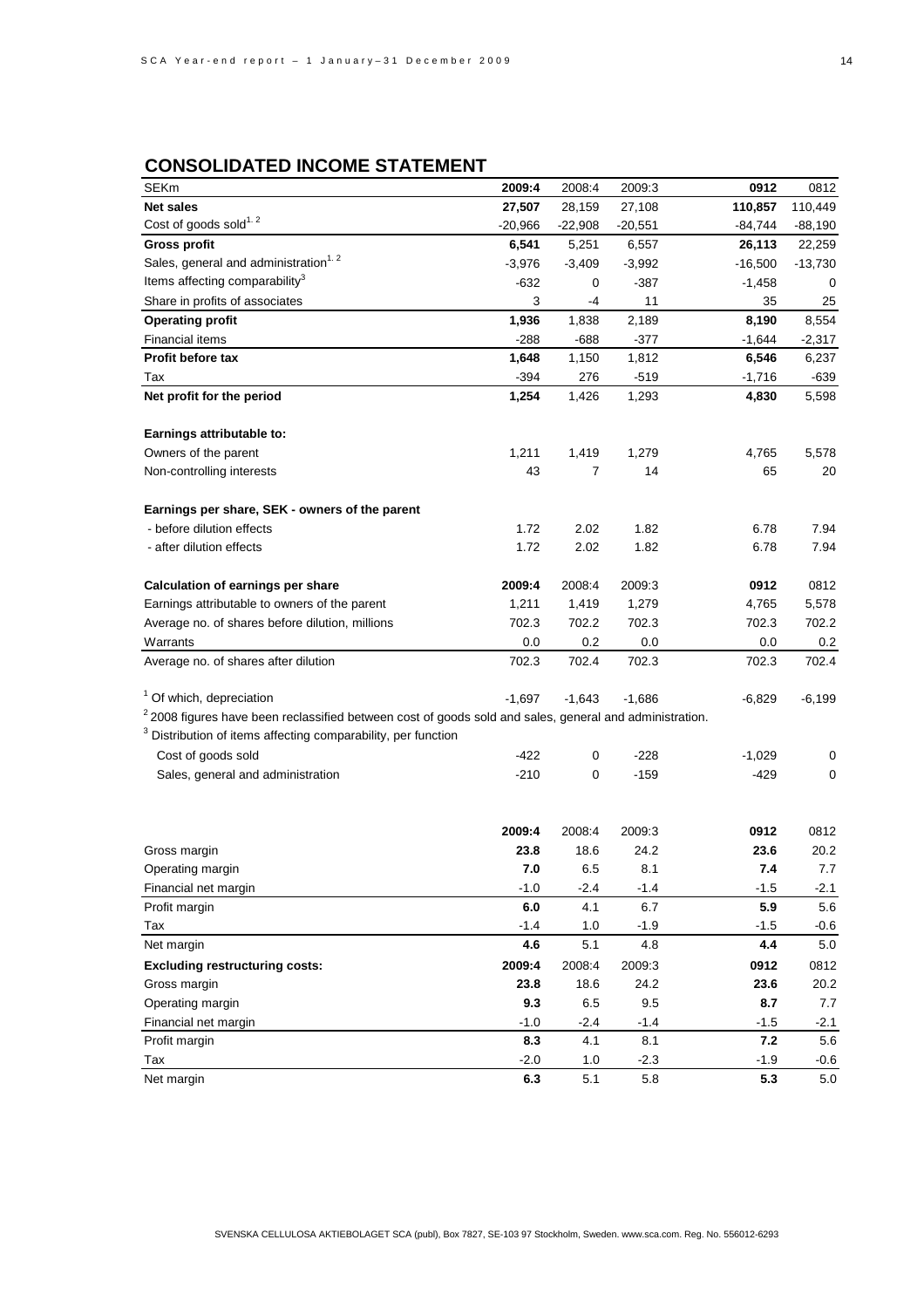# **CONSOLIDATED STATEMENT OF COMPREHENSIVE INCOME**

| <b>SEKm</b>                                                       | 2009:4 | 2008:4   | 2009:3   | 0912     | 0812     |
|-------------------------------------------------------------------|--------|----------|----------|----------|----------|
| Profit for the period                                             | 1,254  | 1,426    | 1,293    | 4,830    | 5,598    |
| Other comprehensive income for the period, net of tax:            |        |          |          |          |          |
| Actuarial gains/losses on defined benefit pension plans           | 122    | $-1,722$ | -86      | $-949$   | $-3,322$ |
| Available-for-sale financial assets                               | 56     | $-205$   | 146      | 331      | $-599$   |
| Cash flow hedges                                                  | $-51$  | $-259$   | 135      | 107      | $-259$   |
| Exchange differences on translating foreign operations            | 1.091  | 2,257    | $-5,102$ | $-2,750$ | 2,885    |
| Gains/losses from hedges of net investments in foreign operations | $-336$ | 581      | 2,164    | 1,391    | 763      |
| Income tax relating to components of other comprehensive income   | $-39$  | 555      | $-2$     | 192      | 1,013    |
| Other comprehensive income for the period, net of tax             | 843    | 1,207    | $-2,745$ | $-1,678$ | 481      |
| Total comprehensive income for the period                         | 2,097  | 2,633    | $-1,452$ | 3,152    | 6.079    |
| Total comprehensive income attributable to:                       |        |          |          |          |          |
| Owners of the parent                                              | 2,066  | 2,517    | $-1,414$ | 3,164    | 5,921    |
| Non-controlling interests                                         | 31     | 116      | -38      | $-12$    | 158      |

# **CONSOLIDATED STATEMENT OF CHANGES IN EQUITY**

| <b>SEKm</b>                               | 0912     | 0812     |
|-------------------------------------------|----------|----------|
| Attributable to owners of the parent      |          |          |
| Opening balance, 1 January                | 66,450   | 63,590   |
| Total comprehensive income for the period | 3,164    | 5,921    |
| Sale of treasury shares                   | $\Omega$ | 28       |
| <b>Dividend</b>                           | $-2,458$ | $-3,089$ |
| <b>Closing balance</b>                    | 67,156   | 66,450   |
| <b>Non-controlling interests</b>          |          |          |
| Opening balance, 1 January                | 802      | 689      |
| Total comprehensive income for the period | $-12$    | 158      |
| <b>Dividend</b>                           | $-40$    | $-39$    |
| Change in Group composition               | $\Omega$ | -6       |
| <b>Closing balance</b>                    | 750      | 802      |
| Total equity, closing balance             | 67,906   | 67,252   |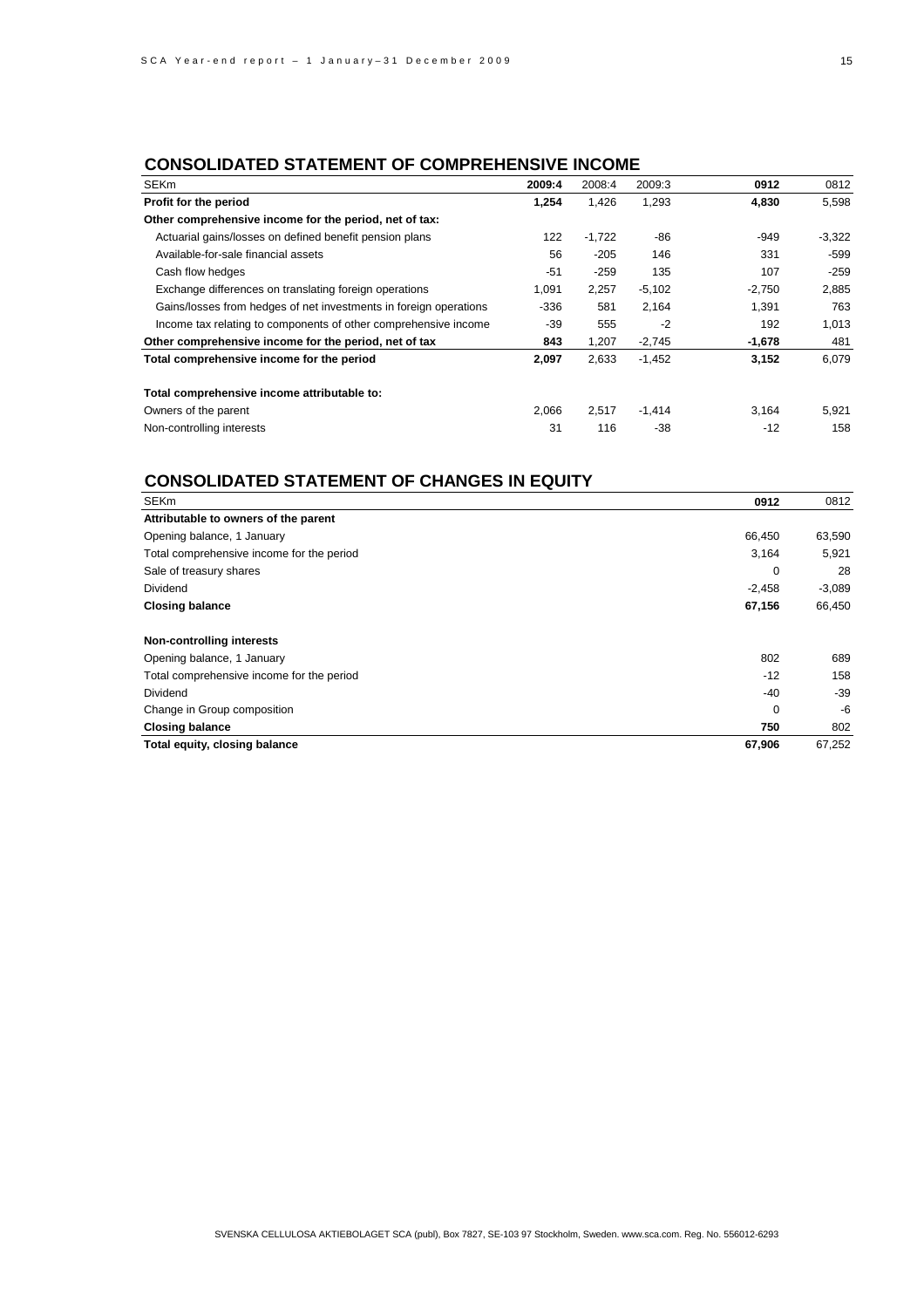# **CONSOLIDATED BALANCE SHEET**

|                                                                                   | 31 December 2009 | 31 December 2008 |
|-----------------------------------------------------------------------------------|------------------|------------------|
|                                                                                   | <b>SEKm</b>      | <b>SEKm</b>      |
| <b>Assets</b>                                                                     |                  |                  |
| Goodwill                                                                          | 19,147           | 19,374           |
| Other intangible assets                                                           | 3,404            | 3,786            |
| Tangible assets                                                                   | 86,801           | 88,411           |
| Shares and participations                                                         | 1,059            | 1,056            |
| Non-current financial assets <sup>1</sup>                                         | 2,062            | 2,499            |
| Other non-current receivables                                                     | 1,334            | 1,239            |
| Total non-current assets                                                          | 113,807          | 116,365          |
| Operating receivables and inventories                                             | 30,605           | 36,121           |
| <b>Current financial assets</b>                                                   | 194              | 642              |
| Non-current assets held for sale                                                  | 105              | 102              |
| Cash and cash equivalents                                                         | 5,148            | 5,738            |
| <b>Total current assets</b>                                                       | 36,052           | 42,603           |
| <b>Total assets</b>                                                               | 149,859          | 158,968          |
| <b>Equity</b>                                                                     |                  |                  |
| Owners of the parent                                                              | 67,156           | 66,450           |
| Minority interests                                                                | 750              | 802              |
| <b>Total equity</b>                                                               | 67,906           | 67,252           |
| Liabilities                                                                       |                  |                  |
| Provisions for pensions                                                           | 3,567            | 3,443            |
| Other provisions                                                                  | 9,784            | 9,849            |
| Non-current financial liabilities                                                 | 30,343           | 38,859           |
| Other non-current liabilities                                                     | 662              | 857              |
| Total non-current liabilities                                                     | 44,356           | 53,008           |
| Current financial liabilities <sup>2</sup>                                        | 13,761           | 13,170           |
| <b>Operating liabilities</b>                                                      | 23,836           | 25,538           |
| <b>Total current liabilities</b>                                                  | 37,597           | 38,708           |
| <b>Total liabilities</b>                                                          | 81,953           | 91,716           |
| <b>Total equity and liabilities</b>                                               | 149,859          | 158,968          |
| Debt/equity ratio                                                                 | 0.60             | 0.70             |
| Visible equity/assets ratio                                                       | 45%              | 42%              |
|                                                                                   | 7%               | 8%               |
| Return on capital employed                                                        | 7%               | 9%               |
| Return on equity                                                                  |                  |                  |
| <b>Excluding restructuring costs:</b>                                             |                  |                  |
| Return on capital employed                                                        | 9%               | 8%               |
| Return on equity                                                                  | 9%               | 9%               |
| <sup>1</sup> Of which pension assets                                              | 230              | 843              |
| $2$ Committed credit lines amount to SEK 33,900m of which unutilised SEK 33,400m. |                  |                  |
| Capital employed                                                                  | 108,336          | 114,254          |
| - of which working capital                                                        | 8,126            | 11,818           |
|                                                                                   |                  |                  |
| Net debt                                                                          | 40,430           | 47,002           |
| Shareholders' equity                                                              | 67,906           | 67,252           |
| Provisions for restructuring costs are included in the balance sheet as follows:  |                  |                  |
| - Other provisions*                                                               | 346              | 643              |
| - Operating liabilities                                                           | 777              | 652              |
| *) of which, provision for tax risks                                              | 258              | 259              |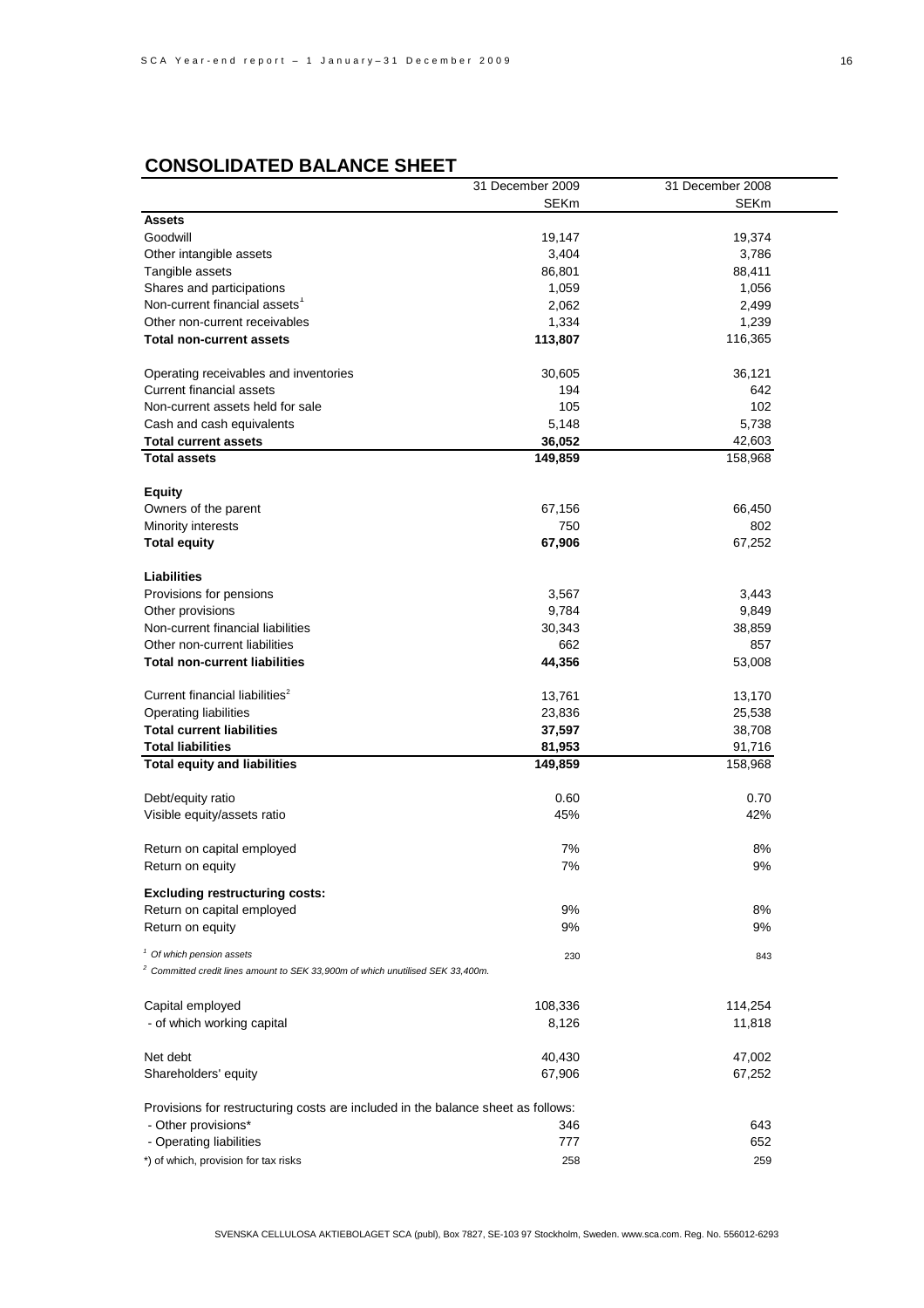### **NET SALES**

| <b>SEKm</b>                            | 0912     | 0812     | 2009:4 | 2009:3 | 2009:2 | 2009:1 | 2008:4 | 2008:3 |
|----------------------------------------|----------|----------|--------|--------|--------|--------|--------|--------|
| Personal Care                          | 25.716   | 23.331   | 6.393  | 6.197  | 6.650  | 6.476  | 6,289  | 5,807  |
| Tissue                                 | 41.425   | 38,380   | 10.338 | 10.147 | 10.474 | 10.466 | 10.256 | 9,642  |
| Packaging                              | 28.359   | 33.441   | 6.960  | 6.946  | 6,958  | 7,495  | 7.746  | 8.400  |
| <b>Forest Products</b>                 | 16.983   | 16.710   | 4.201  | 4.145  | 4,304  | 4,333  | 4.225  | 3,956  |
| - Publication papers                   | 9.759    | 9.015    | 2.292  | 2.457  | 2.475  | 2,535  | 2.373  | 2.245  |
| - Pulp, timber and solid-wood products | 7.224    | 7,695    | 909.   | 886,   | 829,   | 1,798  | 1.852  | 1.711  |
| Other                                  | 1.470    | 1,468    | 418    | 420    | 261    | 371    | 379    | 369    |
| Intra-group deliveries                 | $-3.096$ | $-2.881$ | $-803$ | $-747$ | $-732$ | $-814$ | $-736$ | $-736$ |
| <b>Total net sales</b>                 | 110.857  | 110.449  | 27,507 | 27.108 | 27.915 | 28.327 | 28.159 | 27.438 |

### **OPERATING PROFIT**

| <b>SEKm</b>                                        | 0912     | 0812     | 2009:4 | 2009:3 | 2009:2 | 2009:1 | 2008:4 | 2008:3 |
|----------------------------------------------------|----------|----------|--------|--------|--------|--------|--------|--------|
| Personal Care                                      | 3,235    | 2,912    | 901    | 810    | 820    | 704    | 712    | 734    |
| Tissue                                             | 3,946    | 2,375    | 965    | 1,102  | 1,015  | 864    | 619    | 633    |
| Packaging                                          | 413      | 1,493    | 149    | 172    | 11     | 81     | 109    | 319    |
| <b>Forest Products</b>                             | 2,503    | 2,207    | 661    | 617    | 642    | 583    | 518    | 481    |
| - Publication papers                               | 1,253    | 402      | 251    | 336    | 378    | 288    | 150    | 78     |
| - Pulp, timber and solid-wood products             | 1,250    | 1,805    | 410    | 281    | 264    | 295    | 368    | 403    |
| Other                                              | $-449$   | $-433$   | $-108$ | $-125$ | $-120$ | -96    | $-120$ | $-121$ |
| Total operating profit <sup>1</sup>                | 9,648    | 8,554    | 2,568  | 2,576  | 2,368  | 2,136  | 1,838  | 2,046  |
| Financial items                                    | $-1,644$ | $-2,317$ | $-288$ | $-377$ | $-354$ | $-625$ | $-688$ | $-608$ |
| Profit before tax                                  | 8,004    | 6,237    | 2,280  | 2,199  | 2,014  | 1,511  | 1,150  | 1,438  |
| $\text{Tax}^1$                                     | $-2,098$ | $-639$   | $-553$ | $-628$ | $-525$ | $-392$ | 276    | $-185$ |
| Net profit for the period <sup>1</sup>             | 5,906    | 5,598    | 1.727  | 1,571  | 1,489  | 1,119  | 1,426  | 1,253  |
| Excl. restructuring costs before tax amounting to: | $-1,458$ |          | $-632$ | $-387$ | $-439$ |        |        |        |
| After tax amounting to:                            | $-1,076$ |          | $-473$ | $-278$ | $-325$ |        |        |        |

### **OPERATING MARGIN**

| %                                      | 0912 | 0812 | 2009:4 | 2009:3 | 2009:2 | 2009:1 | 2008:4 | 2008:3 |
|----------------------------------------|------|------|--------|--------|--------|--------|--------|--------|
| Personal Care                          | 12.6 | 12.5 | 14.1   | 13.1   | 12.3   | 10.9   | 11.3   | 12.6   |
| <b>Tissue</b>                          | 9.5  | 6.2  | 9.3    | 10.9   | 9.7    | 8.3    | 6.0    | 6.6    |
| Packaging                              | 1.5  | 4.5  | 2.1    | 2.5    | 0.2    | 1.1    | 4. ا   | 3.8    |
| <b>Forest Products</b>                 | 14.7 | 13.2 | 15.7   | 14.9   | 14.9   | 13.5   | 12.3   | 12.2   |
| - Publication papers                   | 12.8 | 4.5  | 11.0   | 13.7   | 15.3   | 11.4   | 6.3    | 3.5    |
| - Pulp, timber and solid-wood products | 17.3 | 23.5 | 21.5   | 16.6   | 14.4   | 16.4   | 19.9   | 23.6   |
|                                        |      |      |        |        |        |        |        |        |

### **CONSOLIDATED INCOME STATEMENT**

| <b>SEKm</b>                                    | 2009:4    | 2009:3    | 2009:2    | 2009:1    | 2008:4      |
|------------------------------------------------|-----------|-----------|-----------|-----------|-------------|
| <b>Net sales</b>                               | 27,507    | 27.108    | 27.915    | 28.327    | 28,159      |
| Cost of goods sold <sup>1</sup>                | $-20.966$ | $-20.551$ | $-21.232$ | $-21.995$ | $-22,908$   |
| <b>Gross profit</b>                            | 6.541     | 6.557     | 6.683     | 6.332     | 5.251       |
| Sales, general and administration <sup>1</sup> | $-3.976$  | $-3.992$  | $-4.328$  | $-4.204$  | $-3.409$    |
| Items affecting comparability                  | $-632$    | $-387$    | $-439$    | $\Omega$  | $\mathbf 0$ |
| Share in profits of associates                 | 3         | 11        | 13        | 8         | $-4$        |
| <b>Operating profit</b>                        | 1.936     | 2,189     | 1,929     | 2,136     | 1,838       |
| Financial items                                | $-288$    | $-377$    | $-354$    | $-625$    | $-688$      |
| Profit before tax                              | 1.648     | 1.812     | 1.575     | 1.511     | 1,150       |
| Taxes                                          | $-394$    | $-519$    | $-411$    | $-392$    | 276         |
| Net profit for the period                      | 1.254     | 1.293     | 1.164     | 1.119     | 1.426       |

1 2008 figures have been reclassified between cost of goods sold and sales, general and administration.